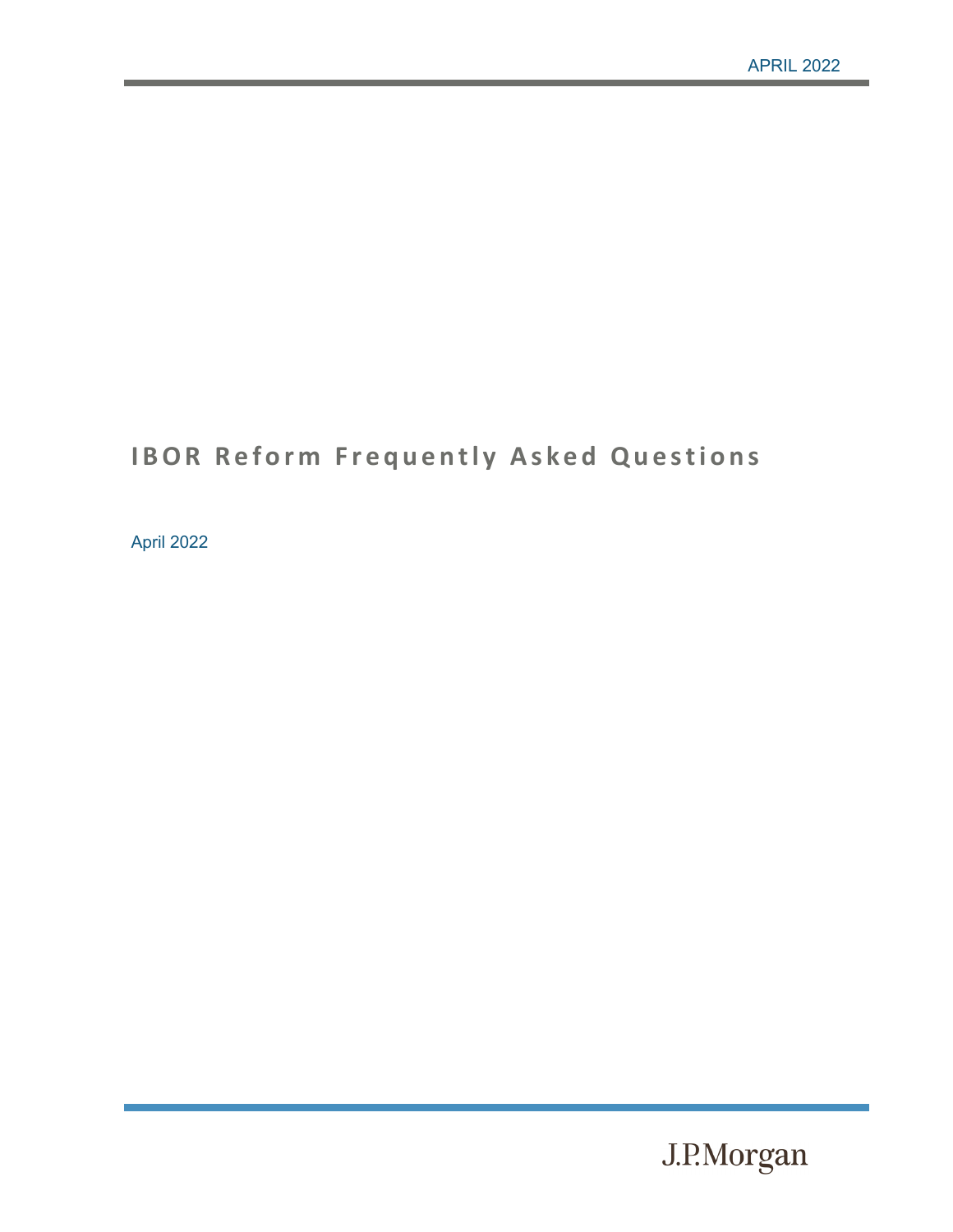# **Table of contents**

| 1. |                                                                                                                                                                                   |                |
|----|-----------------------------------------------------------------------------------------------------------------------------------------------------------------------------------|----------------|
| 2. |                                                                                                                                                                                   |                |
|    | 1. Why and when is the London Interbank Offered Rate (LIBOR) ceasing?                                                                                                             | $\overline{2}$ |
|    | 2. What are Risk Free Rates ("RFRs") and how are they different from LIBOR?                                                                                                       | $\sqrt{2}$     |
|    | 3. What is SOFR First?                                                                                                                                                            | 3              |
|    | 4. How do you calculate a compounded in arrears rate?                                                                                                                             | 3              |
|    | 5. How do I check the amount my company is being charged for interest is correct?                                                                                                 | $\overline{4}$ |
|    | 6. How have alternative references rates performed during times of volatility?                                                                                                    | $\overline{4}$ |
|    | 7. Can I move from LIBOR onto another rate other than one of the RFRs?                                                                                                            | 4              |
|    | 8. Can I move onto a replacement RFR before LIBOR ceases?                                                                                                                         | $\overline{4}$ |
|    | 9. Do bilateral swaps and CSAs need to transition to €STR/SOFR discounting, given<br>the Big Bang Discounting and PAI switch at the Central Counterparties (CCPs) in              |                |
|    | 2020?                                                                                                                                                                             | $\overline{4}$ |
|    | 10. When existing contracts convert from IBOR to an RFR, what happens to the<br>calculation of interest for a period that starts before and ends after an IBOR cessation<br>date? | 5              |
|    | 11. What are the restrictions for use of USD LIBOR in 2022?                                                                                                                       | 5              |
| 3. |                                                                                                                                                                                   | . 6            |
|    | 12. Is there a forward-looking term rate similar to LIBOR?                                                                                                                        | 6              |
|    | 13. I prefer to use a benchmark with a credit sensitive component. Are there any<br>alternatives to a forward-looking Term Rate currently available and are these rates           |                |
|    | endorsed by National Working Groups?                                                                                                                                              | $\,8\,$        |
|    | 14. Should I use compounded in arrears for loans now that term rates are available?                                                                                               | 8              |
| 4. |                                                                                                                                                                                   | 9              |
|    | 15. What does "fallback language" mean?                                                                                                                                           | 9              |
|    | 16. What will happen if my contracts do not contain fallback language when LIBOR<br>ceases?                                                                                       | 9              |
|    | 17. Have any jurisdictions released recommended fallback language for cash                                                                                                        |                |
|    | products and/or derivatives?                                                                                                                                                      | $\hbox{9}$     |
|    | 18. Should I change the fallback language in my contracts to reference forward-                                                                                                   |                |
|    | looking term rates now that they are available prior to LIBOR cessation?                                                                                                          | 9              |
|    | 19. What is the solution to address tough legacy contracts?                                                                                                                       | 9              |
|    | 20. What was the treatment for outstanding contracts referencing EONIA or CHF                                                                                                     |                |
|    | LIBOR?                                                                                                                                                                            | 11             |
|    | 21. When did the ISDA Protocol launch and take effect?                                                                                                                            | 12             |
|    | The ISDA 2020 IBOR Fallbacks Protocol released on October 23rd, 2020 and                                                                                                          |                |
|    | became effective on January 25 <sup>th</sup> , 2021.                                                                                                                              | 12             |
|    | 22. What is the difference between pre-cessation and permanent cessation?                                                                                                         | 12             |
|    | 23. What does "trigger" or "switch mechanism" mean in relation to moving to a new<br>RFR?                                                                                         | 12             |
|    |                                                                                                                                                                                   | 12             |
|    | 24. Will any other terms in the loan document change as a result of LIBOR transition?                                                                                             |                |
| 5. |                                                                                                                                                                                   | 13             |
|    | 25. What is the credit spread adjustment and why is it needed?                                                                                                                    | 13             |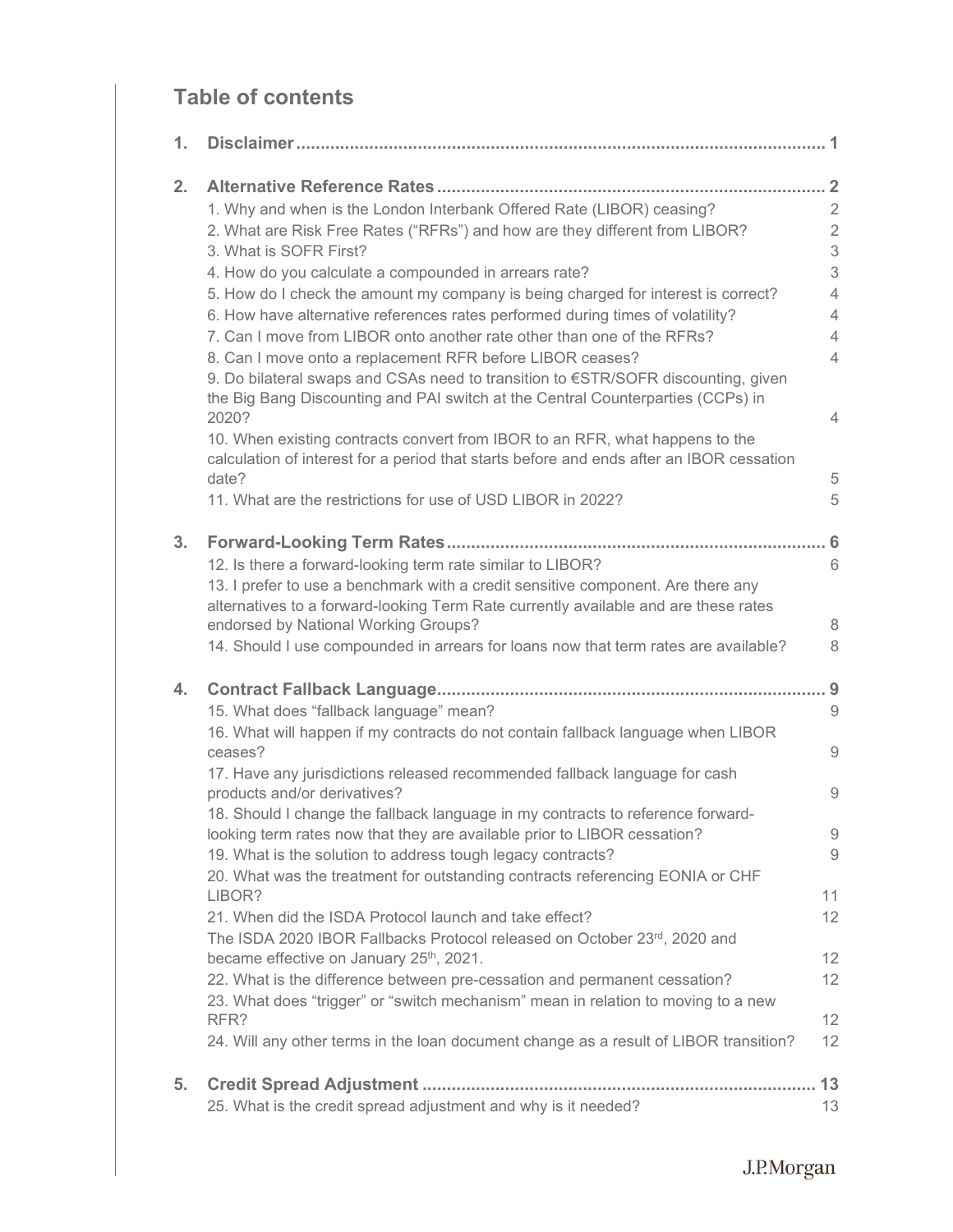|    | 26. When will the credit spread adjustment be calculated and become active?                                                                                                  | 13 |
|----|------------------------------------------------------------------------------------------------------------------------------------------------------------------------------|----|
| 6. |                                                                                                                                                                              | 14 |
|    | 27. Is liquidity in SOFR at tradeable levels for me to transition away from USD                                                                                              |    |
|    | LIBOR?                                                                                                                                                                       | 14 |
|    | 28. Can the Firm support us to reduce our existing LIBOR exposure maturing after 30<br>June, 2023?                                                                           | 14 |
|    | 29. I have a loan hedged with a derivative: (a) Will the LIBOR transition affect my<br>hedge accounting treatment? (b) Will my derivatives hedges still function as intended |    |
|    | upon the cessation of LIBOR?                                                                                                                                                 | 14 |
|    | 30. Why does my loan document need changing and what options exist if I don't want                                                                                           |    |
|    | to change my loan documents?                                                                                                                                                 | 15 |
|    | 31. I have loans with non-LIBOR benchmark rates. What are the transition timelines                                                                                           |    |
|    | for these?                                                                                                                                                                   | 15 |
|    | 32. How will Global Trade products be impacted by LIBOR Reform?                                                                                                              | 15 |
|    | 33. How will Export Agency Finance (EAF) be impacted by LIBOR Reform?                                                                                                        | 15 |
| 7. |                                                                                                                                                                              | 16 |
|    | 34. Is it correct that ICE has not yet discontinued the publication of the USD LIBOR                                                                                         |    |
|    | Swap rates but have created new USD SOFR based ICE Swap rates in addition?                                                                                                   | 16 |
|    | 35. What are the fallbacks to USD LIBOR ICE Swap rates under the ISDA provision                                                                                              |    |
|    | (Supplement 88)?                                                                                                                                                             | 16 |
|    | 36. Can the fallbacks to USD LIBOR ICE Swap rates under the ISDA provision                                                                                                   |    |
|    | (Supplement 88) be used for Structured Notes?                                                                                                                                | 17 |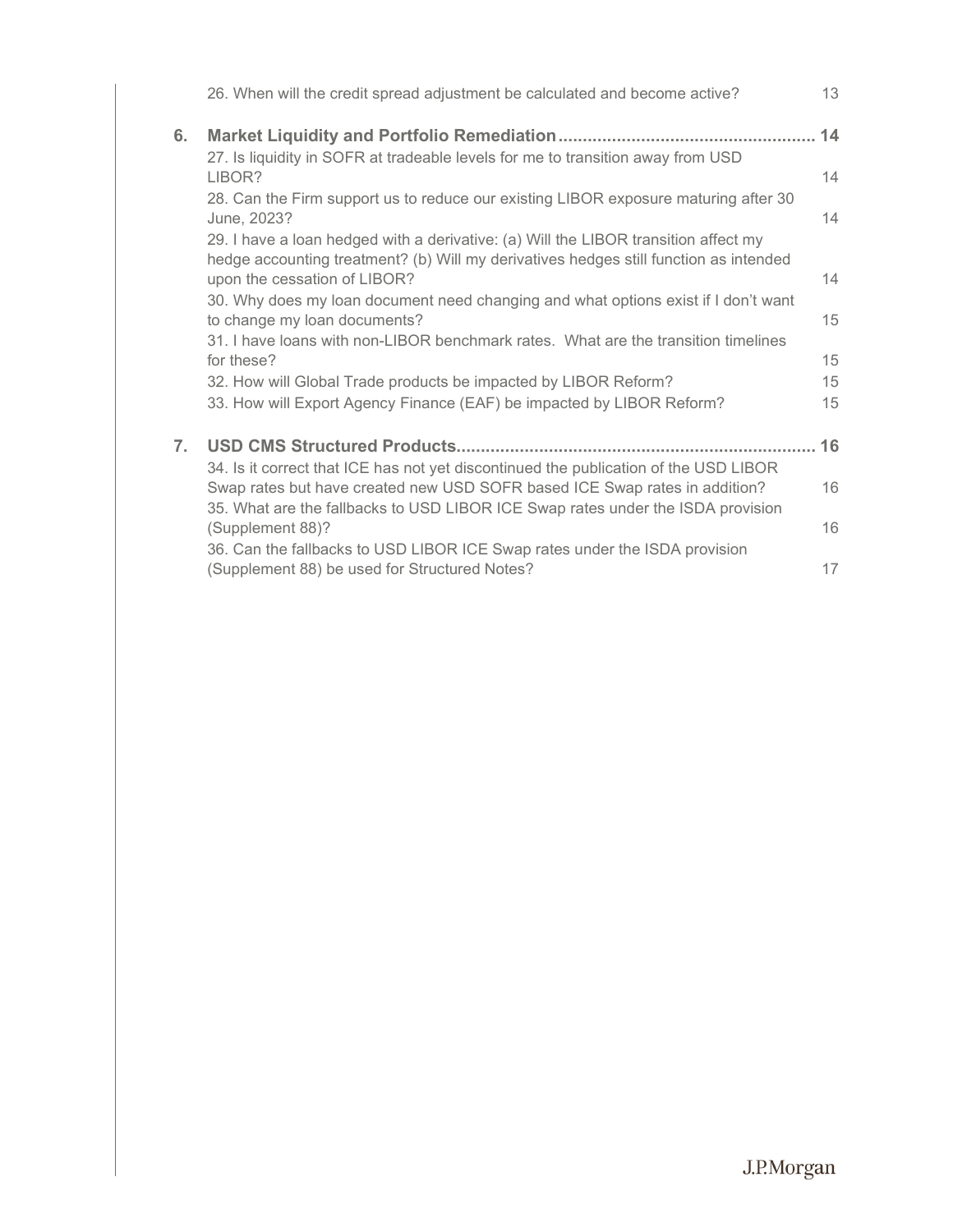# <span id="page-3-0"></span>**1. Disclaimer**

**J.P. Morgan does not provide legal, tax, financial or accounting advice and clients should consider any loan amendments and the appropriateness of the fallbacks incorporated therein together with their legal, tax, financial and accounting advisers, taking into consideration their own particular circumstances and the fallbacks that may be applicable in any related products.** 

**Please visit the following link for JPMorgan disclosures: https://www.jpmorgan.com/global/disclosures**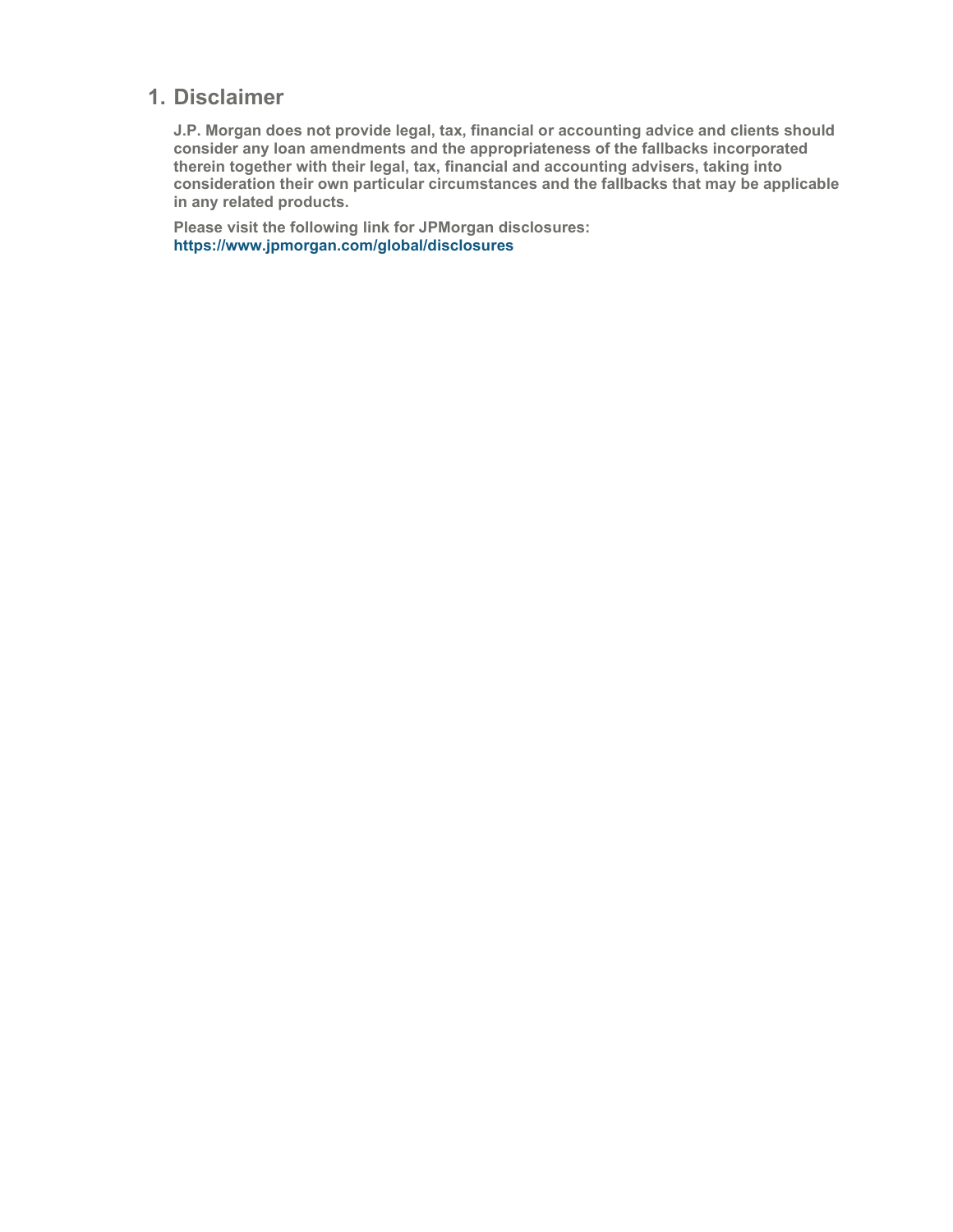# <span id="page-4-0"></span>**2. Alternative Reference Rates**

# <span id="page-4-1"></span>**1. Why and when is the London Interbank Offered Rate (LIBOR) ceasing?**

- LIBOR rates are derived from an average of submissions by panel banks. The underlying market that LIBOR seeks to reflect has become increasingly less active. Therefore, given the decrease in transactions, the Financial Stability Board (FSB) has observed that submissions used to determine LIBOR are increasingly based upon expert judgment. In 2017, Andrew Bailey, the Chief Executive of the United Kingdom's Financial Conduct Authority (FCA), which oversees LIBOR, announced that the FCA would no longer persuade or compel member panel banks to make LIBOR quote submissions after 2021 and that market participants should expect LIBOR to be subsequently discontinued, or at least to no longer be deemed representative.
- In line with announcements from the Financial Conduct Authority (FCA), publication of 24 of the 35 LIBOR settings ceased from 1 January 2022.
	- $\circ$  Five US dollar LIBOR settings (O/N, 1M, 3M, 6M &12M) will continue to be calculated using panel bank submissions until mid-2023, although its use for new business will be restricted from end-2021, with limited exceptions.
	- o Six sterling and yen LIBOR settings will continue for the duration of 2022 on a 'synthetic' basis.
	- Synthetic JPY LIBOR will cease at the end of 2022. Availability of synthetic GBP LIBOR is not guaranteed beyond end-2022.
- The Federal Reserve Board (FRB), Federal Deposit Insurance Corporation (FDIC), and Office of the Comptroller of the Currency (OCC), issued [supervisory guidance](https://www.federalreserve.gov/newsevents/pressreleases/bcreg20201130a.htm) encouraging banks to cease entering into new contracts that use USD LIBOR as a reference rate as soon as practicable and in any event by December 31, 2021. New contracts entered into before December 31, 2021 should either utilize a reference rate other than LIBOR or have robust fallback language that includes a clearly defined alternative reference rate after LIBOR's discontinuation. The FCA also welcomed the supervisory guidance issued by the FRB, FDIC, and OCC.
- On October 20<sup>th</sup>, 2021, the FRB, FDIC, OCC, Consumer Financial Protection Bureau, National Credit Union Administration, and State Bank and Credit Union Regulators issued a joint [statement](https://www.federalreserve.gov/supervisionreg/srletters/SR2117a1.pdf) emphasizing the expectation that banks progress toward an orderly transition away from LIBOR. The statement also reinforced and clarified the regulators earlier message to cease entering into new USD LIBOR contracts after 2021.

# <span id="page-4-2"></span>**2. What are Risk Free Rates ("RFRs") and how are they different from LIBOR?**

• Risk Free Rates ("RFRs") are alternative reference rates that have been developed for use instead of LIBOR. Regulators for the 5 LIBOR currency jurisdictions have published their preferred alternative reference rates as shown in the table below:

| <b>LIBOR</b><br><b>Currency</b> | <b>Administrator</b>                      | <b>RFR</b>                                         | Secured/<br><b>Unsecured</b> |
|---------------------------------|-------------------------------------------|----------------------------------------------------|------------------------------|
| <b>USD</b>                      | Federal Reserve Bank of New<br>York (Fed) | <b>Secured Overnight Financing</b><br>Rate (SOFR)  | Secured                      |
| <b>GBP</b>                      | Bank of England (BoE)                     | <b>Sterling Overnight Index</b><br>Average (SONIA) | Unsecured                    |
| <b>EUR</b>                      | European Central Bank (ECB)               | Euro Short Term Rate (€STR)                        | Unsecured                    |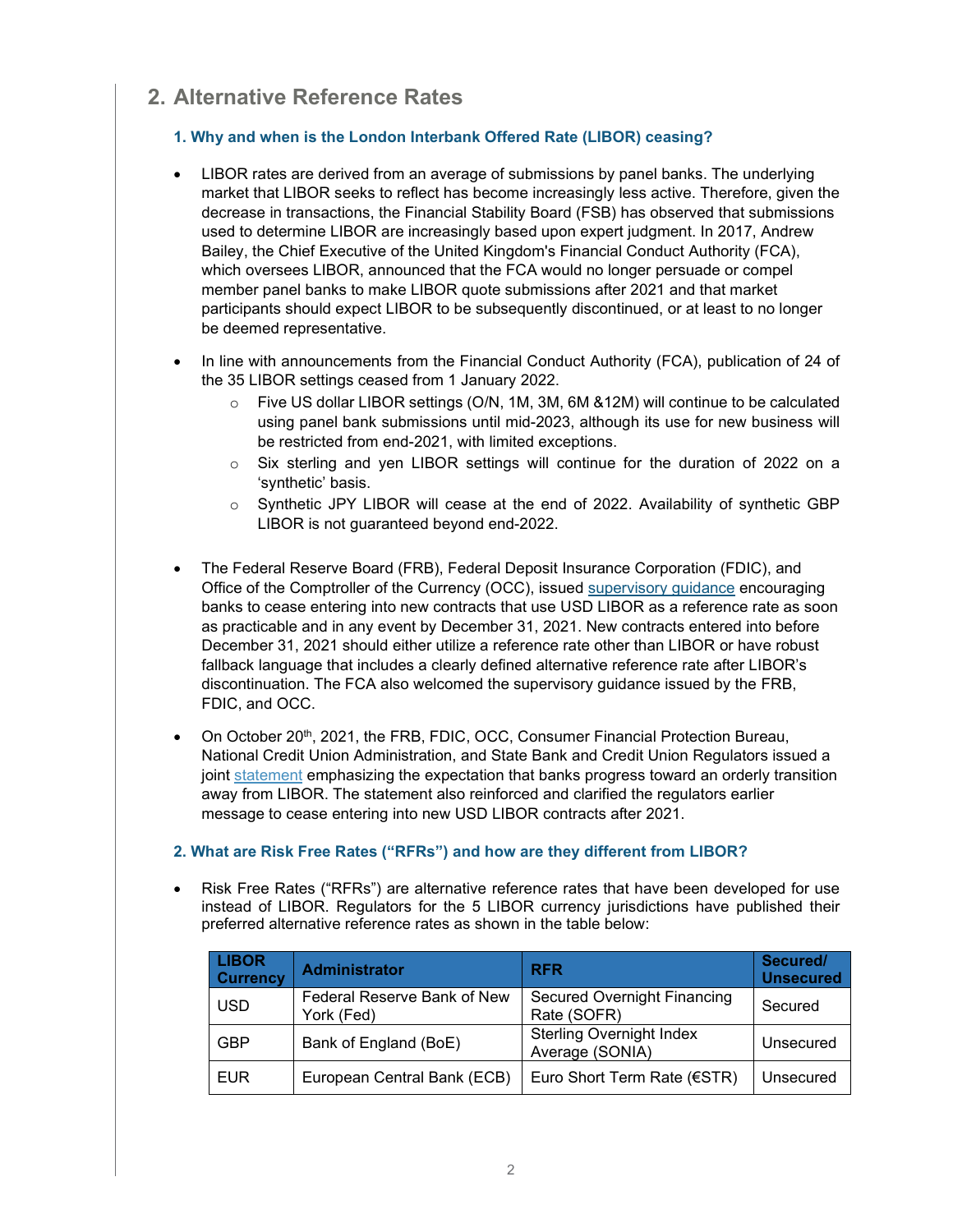| l CHF      | SIX Swiss Exchange  | Swiss Average Overnight Rate  <br>(SARON) | Secured   |
|------------|---------------------|-------------------------------------------|-----------|
| <b>YEN</b> | Bank of Japan (BoJ) | Tokyo Overnight Average Rate<br>(TONA)    | Unsecured |

- While RFRs and LIBOR are both benchmarks, there are distinct differences between them which include:
	- o Reference Period: LIBOR is a forward-looking term rate whereas RFRs are backward-looking overnight rates;
	- $\circ$  Methodology: LIBOR is derived from quotes provided by panel banks' submissions that are meant to be estimates of where they could borrow funds whereas RFRs are benchmarks generally based upon a broader range of actual transactions;
	- o Credit Risk: LIBOR and RFR rates reflect different elements of credit risk. LIBOR is an unsecured borrowing rate and includes the implied credit risk of the panel banks and a liquidity premium related to the length of the interest period. RFRs do not include the panel bank credit risk element nor a liquidity premium related to the length of the interest period as they are overnight rates. Some RFRs are unsecured and others are secured.

# <span id="page-5-0"></span>**3. What is SOFR First?**

- SOFR First is a phased initiative for switching trading conventions from LIBOR to the Secured Overnight Financing Rate (SOFR) for U.S. Dollar (USD) linear interest rate swaps, cross currency swaps, non-linear derivatives and exchange traded derivatives. The SOFR First [initiative](https://www.cftc.gov/PressRoom/PressReleases/8394-21) first began on July 26<sup>th</sup> when interdealer trading conventions switched from LIBOR to the Secured Overnight Financing Rate (SOFR) for USD linear interest rate swaps. This initiative was recommended by the Commodity Futures Trading Commission's (CFTC) Market Risk Advisory Committee (MRAC) Interest Rate Benchmark Reform Subcommittee.
- The roadmap to the [SOFR First Initiative](https://www.cftc.gov/media/6176/MRAC_SOFRFirstSubcommitteeRecommendation071321/download) is as follows:
	- $\circ$  Phase 1 From July 26<sup>th</sup>, 2021 interdealer brokers replace trading of LIBOR linear swaps with trading of SOFR linear swaps.
	- $\circ$  Phase 2 September 21<sup>st</sup>, 2021 Interdealer trading conventions for cross-currency basis swaps with legs involving USD, JPY, GBP, CHF LIBOR move to each currency's risk-free rate.
	- $\circ$  Phase 2: Part II December 13<sup>th</sup>, 2021 interdealer trading conventions is to move from LIBOR to the Secured Overnight Financing Rate (SOFR) for the U.S. dollar (USD) leg of newly-executed cross-currency derivatives under the MRAC's [SOFR](https://www.cftc.gov/media/6176/MRAC_SOFRFirstSubcommitteeRecommendation071321/download)  [First](https://www.cftc.gov/media/6176/MRAC_SOFRFirstSubcommitteeRecommendation071321/download) initiative.
	- $\circ$  Phase 3 November 8<sup>th</sup>, 2021 Interdealer market switch for Swaptions, caps, floors, other non-linear products.
	- $\circ$  Phase 4 End-December 2021 Certain futures contracts, other exchange traded products (giving due consideration to supervisory guidance and USD LIBOR's cessation date). Other products may include XCCY swaps for currencies not covered in Phase 2.

#### <span id="page-5-1"></span>**4. How do you calculate a compounded in arrears rate?**

Compounding in arrears is a methodology that compounds daily values of the overnight rate, throughout the relevant term period. Compounding in arrears differs from a typical term rate by calculating interest looking backwards and therefore such a methodology is usually accompanied by a brief period in advance of payment to set the interest rate and calculate payment.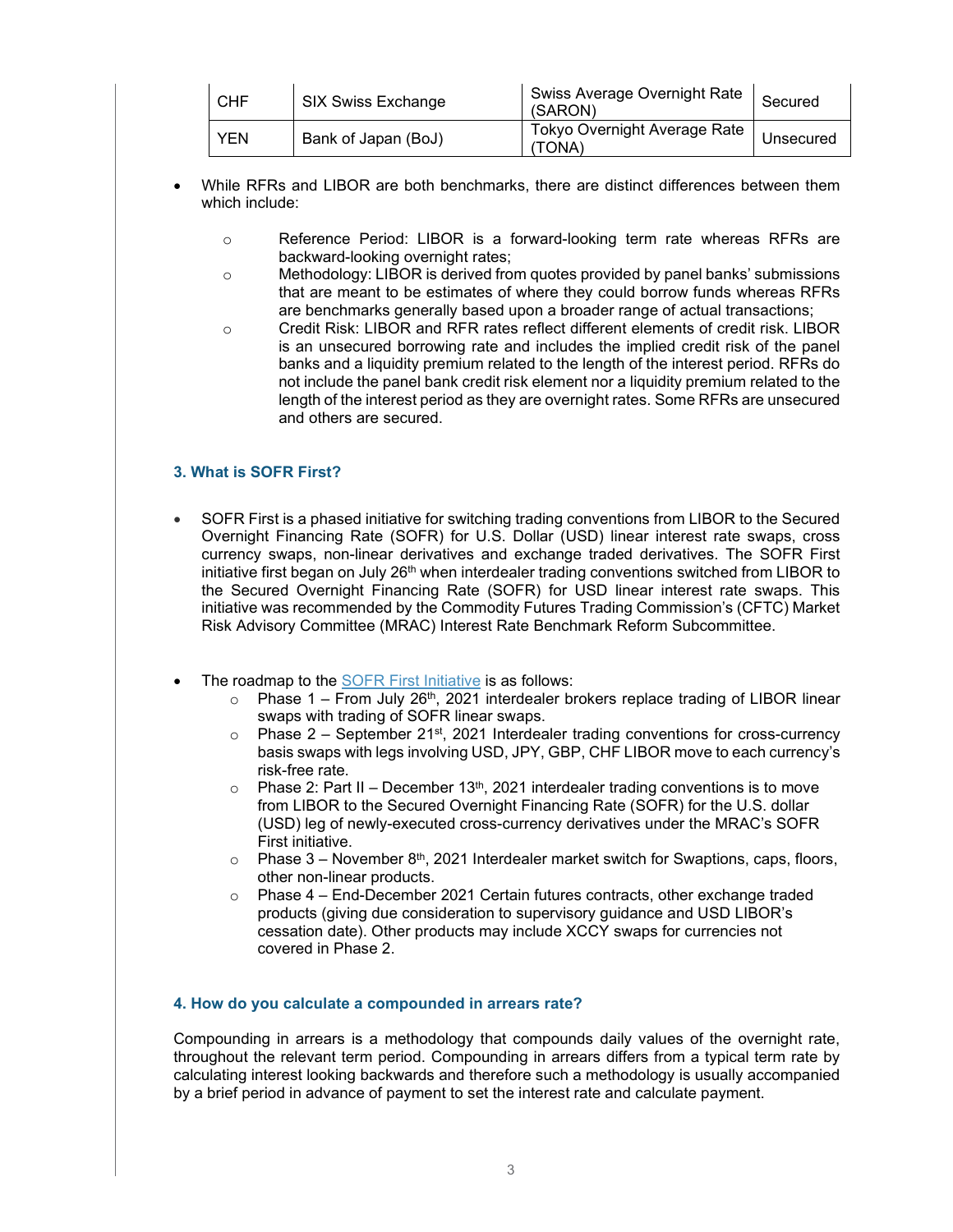The ARRC's ["A User's Guide to SOFR"](https://www.newyorkfed.org/medialibrary/Microsites/arrc/files/2019/Users_Guide_to_SOFR.pdf) provides a comprehensive overview of the compatibility of compounded in arrears with SOFR. The overview also highlights other methodologies such as simple interest averaging in arrears, which takes the average of the daily values of the overnight rate throughout the relevant term period.

The SRFRWG published its ["Recommendation on conventions for referencing compounded in](https://www.bankofengland.co.uk/-/media/boe/files/markets/benchmarks/rfr/statement-on-behalf-of-rfrwg-recommendations-for-sonia-loan-market-conventions.pdf?la=en&hash=074583D7080993CE84B6A381B554BEFD6594C076)  [arrears SONIA in the sterling loan market"](https://www.bankofengland.co.uk/-/media/boe/files/markets/benchmarks/rfr/statement-on-behalf-of-rfrwg-recommendations-for-sonia-loan-market-conventions.pdf?la=en&hash=074583D7080993CE84B6A381B554BEFD6594C076) in September 2020 which contains illustrative worked examples of RFR compounding conventions for the Sterling loan market. It also includes a variety of system infrastructure implementation considerations taking into account the overall needs of the sterling loan market and is intended to support the Working Group's target for lenders to be able to offer non-LIBOR alternatives to clients by the end of September. [https://www.bankofengland.co.uk/markets/transition-to-sterling-risk-free-rates-from-libor](https://secureweb.jpmchase.net/readonly/https:/www.bankofengland.co.uk/markets/transition-to-sterling-risk-free-rates-from-libor)

Compounding in arrears is compatible with a wide variety of derivatives and cash products. Please contact your J.P. Morgan representative for further information.

#### <span id="page-6-0"></span>**5. How do I check the amount my company is being charged for interest is correct?**

The SRFRWG has [published](https://www.bankofengland.co.uk/-/media/boe/files/markets/benchmarks/rfr/rfrwg-freely-available-calculator-summary.pdf?la=en&hash=A31D445ED76D918B0E33E749D11DF2D917BFD4E5) a "Freely Available Independent RFR Calculator Summary" that includes independent RFR calculators that could be beneficial in helping market participants to calculate and validate interest amounts in agreements for certain RFRs (e.g. SOFR, SONIA, €STR, TONAR). Users need to independently validate the calculators to ensure that they are accurate.

#### <span id="page-6-1"></span>**6. How have alternative references rates performed during times of volatility?**

The alternative rates are overnight rates and can move around on a daily basis, but they are generally not used in that manner. Contracts referencing the alternative rates are generally based on an average of the daily rates over a longer time period such as 1-month, 3-month, 6 month. When you review the historical volatility of these averages in comparison to 1-month, 3 month and 6-month LIBOR, the historical volatility is on a par or less than LIBOR.

#### <span id="page-6-2"></span>**7. Can I move from LIBOR onto another rate other than one of the RFRs?**

J.P. Morgan can offer a range of alternative rates. You should discuss these options with your J.P. Morgan representative. You should seek independent advice in understanding what rates are appropriate for your company's specific circumstances.

J.P. Morgan may offer other market established benchmarks where there is client demand for them and where appropriate.

#### <span id="page-6-3"></span>**8. Can I move onto a replacement RFR before LIBOR ceases?**

J.P. Morgan will be able to accommodate client requests for transitioning to replacement RFRs prior to the cessation of LIBOR using pre-determined "switch dates" or "early opt in" ahead of the expected cessation of LIBOR. Should you wish to move to a replacement rate before LIBOR ceases, contact your J.P. Morgan representative to discuss the options available.

#### <span id="page-6-4"></span>**9. Do bilateral swaps and CSAs need to transition to €STR/SOFR discounting, given the Big Bang Discounting and PAI switch at the Central Counterparties (CCPs) in 2020?**

The Discounting and PAI change at the CCPs does not change the Discounting & PAI on your bilateral swaps. Amendments to your bilateral Credit Support Annexes (CSAs) are required to change Discounting & PAI on your bilateral swaps. Cleared trades at the CCPs are governed by terms that are independent from bilateral CSAs. J.P. Morgan is prepared to discuss changes to your bilateral CSA should you wish.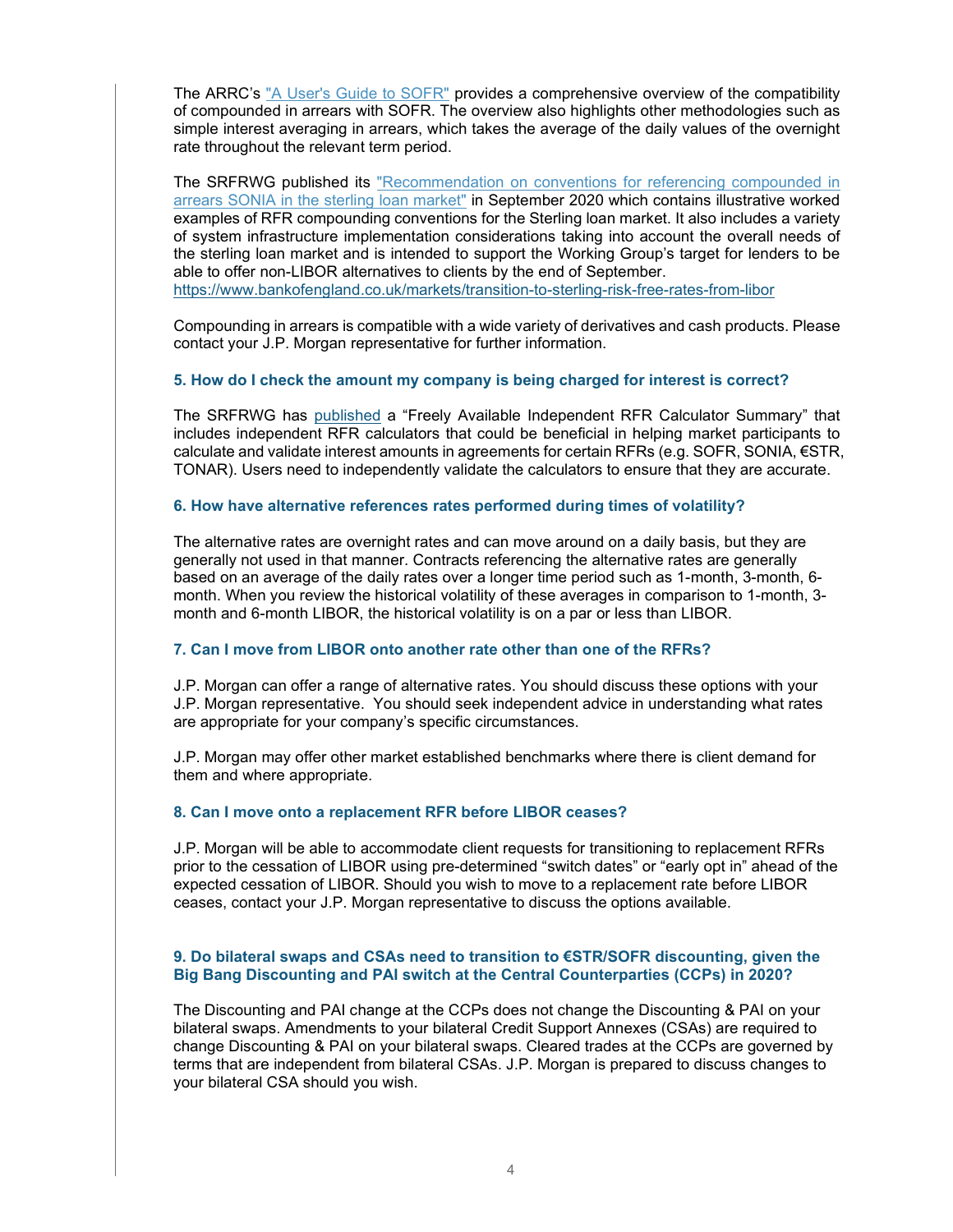# <span id="page-7-0"></span>**10. When existing contracts convert from IBOR to an RFR, what happens to the calculation of interest for a period that starts before and ends after an IBOR cessation date?**

Using USD LIBOR on a derivative trade as an example; the USD LIBOR interest rate would be used in calculation of interest for the full period. Subsequent interest periods would no longer be calculated based on the relevant USD LIBOR tenor, and would now observe the interest calculation methodology as per the fallback language on the trade. Thus, if both parties on the trade have adhered to the ISDA IBORs 2020 Fallback Protocol, or have bilaterally adhered, subsequent interest periods post LIBOR cessation date would be calculated on a compounded SOFR in arrears methodology plus the credit spread adjustment

#### <span id="page-7-1"></span>**11. What are the restrictions for use of USD LIBOR in 2022?**

The Federal Reserve Board, Federal Deposit Insurance Corporation and Office of the Comptroller of the Currency has previously issued [supervisory guidance](https://www.federalreserve.gov/supervisionreg/srletters/SR2027a1.pdf) encouraging banks to cease entering into new contracts that use USD LIBOR as a reference rate as soon as practicable and in any event by December 31<sup>st</sup>, 2021. USD Dealing will be permitted in certain use cases as outlined in the SR [20-27 Interagency Statement on LIBOR Transition.](https://www.federalreserve.gov/supervisionreg/srletters/SR2027a1.pdf)

- (i) transactions executed for purposes of required participation in a central counterparty auction procedure in the case of a member default, including transactions to hedge the resulting USD LIBOR exposure;
- (ii) market making in support of client activity related to USD LIBOR transactions executed before January 1, 2022;
- (iii) transactions that reduce or hedge the bank's or any client of the bank's USD LIBOR exposure on contracts entered into before January 1, 2022; and
- (iv) novations of USD LIBOR transactions executed before January 1, 2022.

On October 20th, 2021 - Fed, OCC, FDIC, CFPB, NCUA, state bank and credit union regulators [issued a joint statement](https://www.federalreserve.gov/supervisionreg/srletters/SR2027a1.pdf) on managing the LIBOR transition. The statement provides clarification regarding new LIBOR contracts: A new contract would include an agreement that:

- (i) creates additional LIBOR exposure for a supervised institution or;
- (ii) extends the term of an existing LIBOR contract.

A draw on an existing agreement that is legally enforceable (e.g., a committed credit facility) would not be viewed as a new contract. For more information on considerations when assessing appropriateness of alternative reference rates, expectations for fallback language and additional considerations, please visit the [statement.](https://files.consumerfinance.gov/f/documents/cfpb_interagency-libor-transition_statement_2021-10.pdf)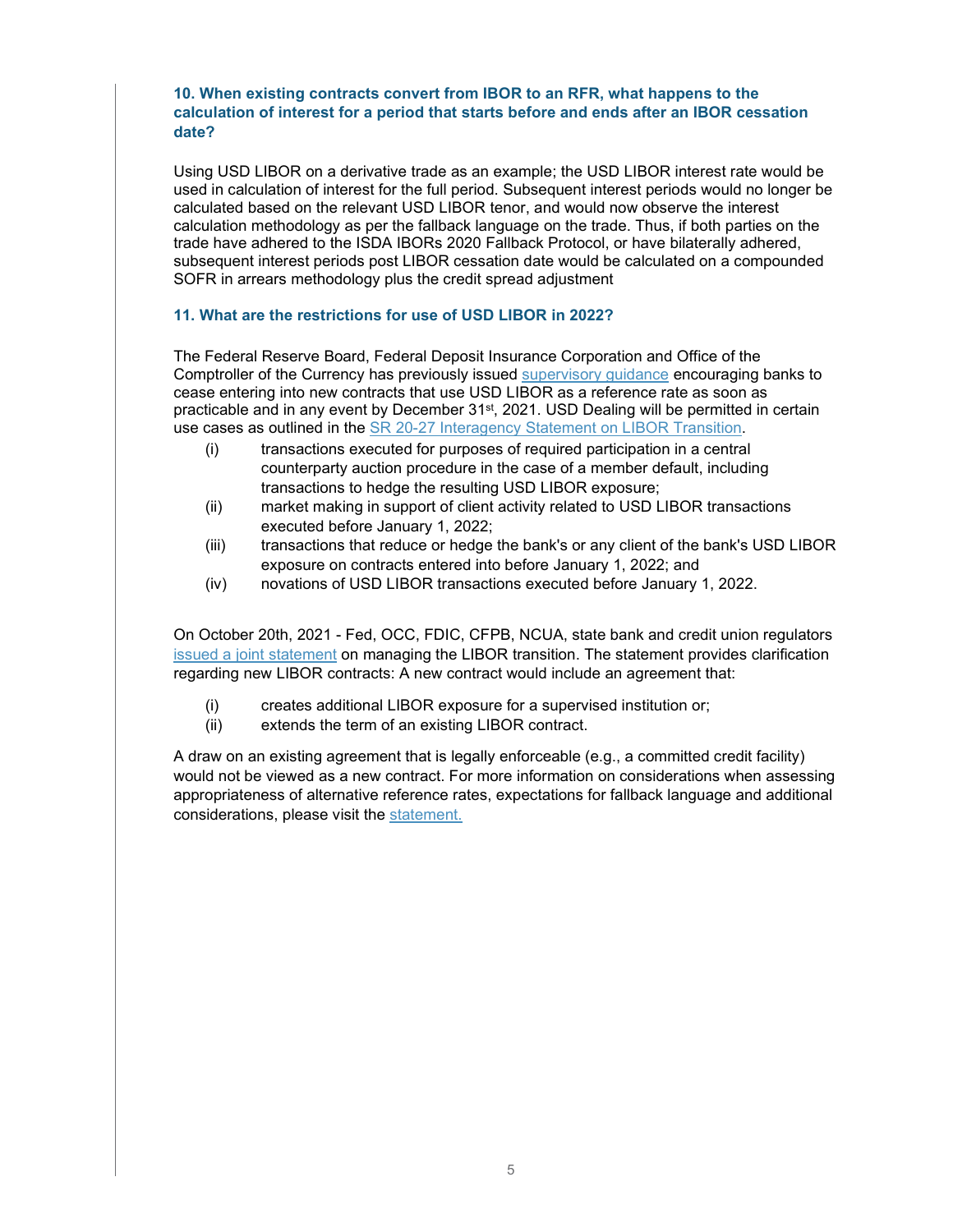# <span id="page-8-0"></span>**3. Forward-Looking Term Rates**

# <span id="page-8-1"></span>**12. Is there a forward-looking term rate similar to LIBOR?**

In the U.K., Refinitiv Benchmark Services (UK) Limited and the [IBA](https://www.theice.com/iba/risk-free-rates) began publishing forwardlooking SONIA term risk-free rates in January 2021. The published Term SONIA is available for one, three, six, and 12-month tenors. However, the Working Group on Sterling Risk-Free Reference Rates have outlined [limited usage of the Term SONIA](https://www.bankofengland.co.uk/-/media/boe/files/markets/benchmarks/rfr/use-cases-of-benchmark-rates-compounded-in-arrears-term-rate-and-further-alternatives.pdf) based on the UK authorities preference for the market to adopt a broad-based transition to the SONIA compounded in arrears. Note, though, in US law governed agreements, it is more common to see Daily Simple SONIA as a rate.

In Japan, [Quick Corp \(QBS\)](https://corporate.quick.co.jp/2021/04/news/press/7926/) publish the Tokyo Term Risk Free Rate (TORF). TORF is based on uncollateralized overnight call rate which calculates the interest rate from derivative transaction data for a period of one or three months. More information can be found [here.](https://corporate.quick.co.jp/en/torf) TIBOR is also expected to remain available in the near term.

The CME Group has been selected by the [ARRC](https://www.newyorkfed.org/medialibrary/Microsites/arrc/files/2021/ARRC_Press_Release_Term_SOFR.pdf) as the administrator of the Term SOFR. CME publishes the forward-looking term 1-month, 3-month, 6-month, and 12-month SOFR rates for use in cash market transactions and certain OTC transactions. These rates can be used in new cash market transactions and in OTC derivatives (e.g., structured products, swaps, securitybased swaps, forwards, portfolios, warrants, options and repos and other similar derivatives instruments) for end user hedging against exposure for cash market products that references the same CME Term SOFR rate.

The [ARRC's Best Practice Recommendations Related to Scope of Use of the Term Rate](https://www.newyorkfed.org/medialibrary/Microsites/arrc/files/2021/ARRC_Scope_of_Use.pdf) calls for the continued use of the SOFR overnight rates and SOFR averages in Floating Rate Notes and in the majority of the securitized products markets. It acknowledges the need to use the SOFR term rates in:

- $\circ$  Business loans: particularly multi-lender facilities, middle market loans, and trade finance loans—where transitioning from LIBOR to an overnight rate has been difficult and where use of a term rate could be helpful in addressing such difficulties.
- $\circ$  Certain securitizations: those that hold underlying business loans or other assets that reference the SOFR Term Rate and where those assets cannot easily reference other forms of SOFR deals,
- o Limited derivative markets: limited to end-user facing derivatives intended to hedge cash products that reference the SOFR Term Rate. This limitation is intended to avoid use that is not in proportion to, or materially detracts from, the depth of transactions in the underlying derivatives markets that are essential to the construction of the SOFR Term Rate over time.

The ARRC formally recommended the use of CME's forward-looking SOFR rates on July 29th 2021 The ARRC endorsement allows you to use the CME Term SOFR rates in contract fallback language. It allows you to apply these rates to transactions at LIBOR cessation where this language is used in contracts. The ARRCs recommended fallback language used in contracts references an endorsed forward-looking term rate.

It is important to note that use of the CME Term SOFR rates likely requires appropriate licensing. Please contact the CME for more information on this. For more information on the CME Term SOFR, please refer to CME's FAQs [here.](https://www.cmegroup.com/market-data/files/cme-term-sofr-reference-rates-faq.pdf)

The Working Group on Euro Risk Free Rates (EUR) intends to develop a term rate for €STR having announced an RFP process in July 2019. The Working Group has not released a target date for when it expects to publish a term rate. Note that EURIBOR is expected to remain available in the near term.

The National Working Group on Swiss Franc Reference Rates (CHF) is not intending to develop a term rate for SARON.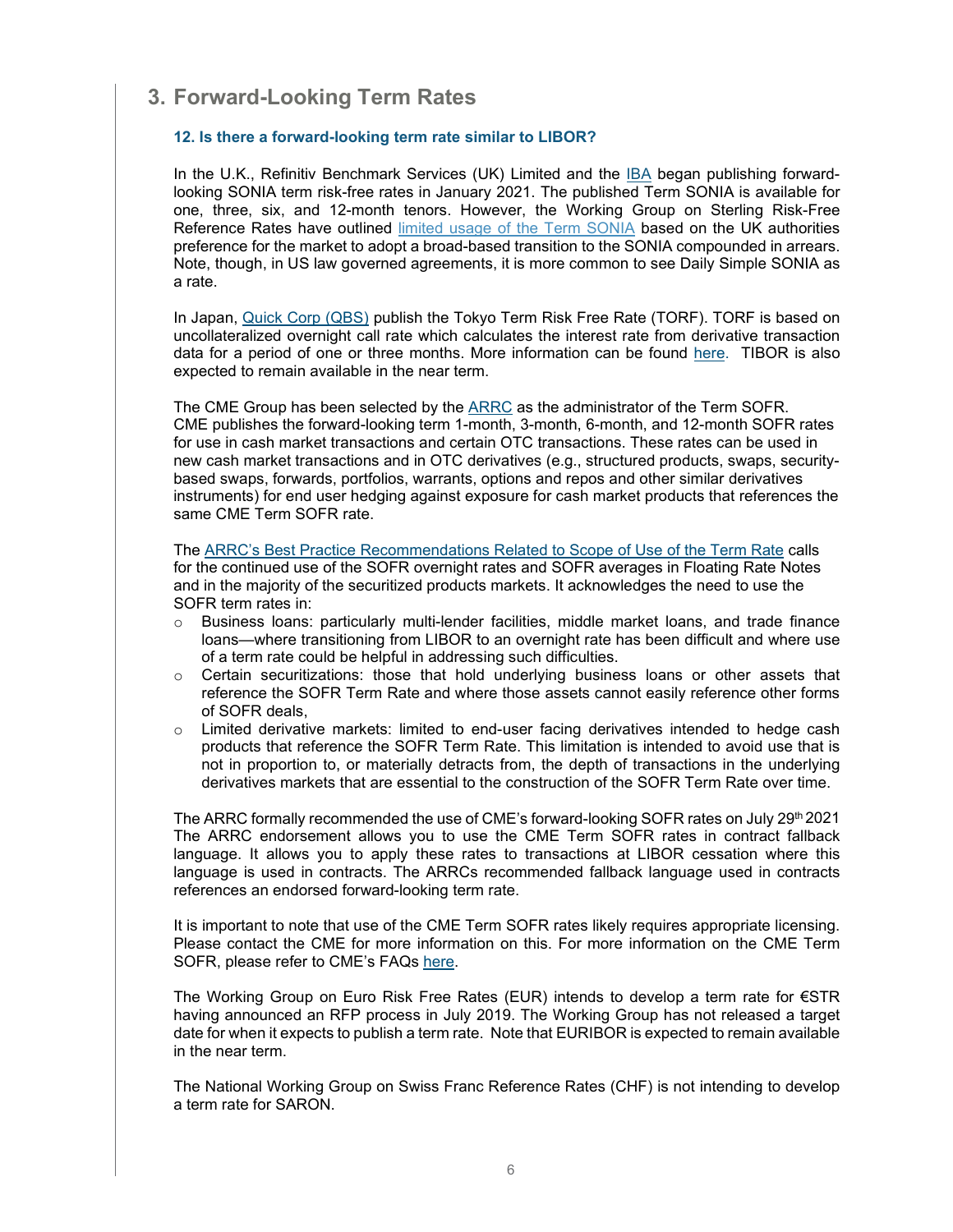Term rates, even if available, may not be offered for all products in the market. J.P. Morgan may offer other market established benchmarks where there is client demand for them and where appropriate.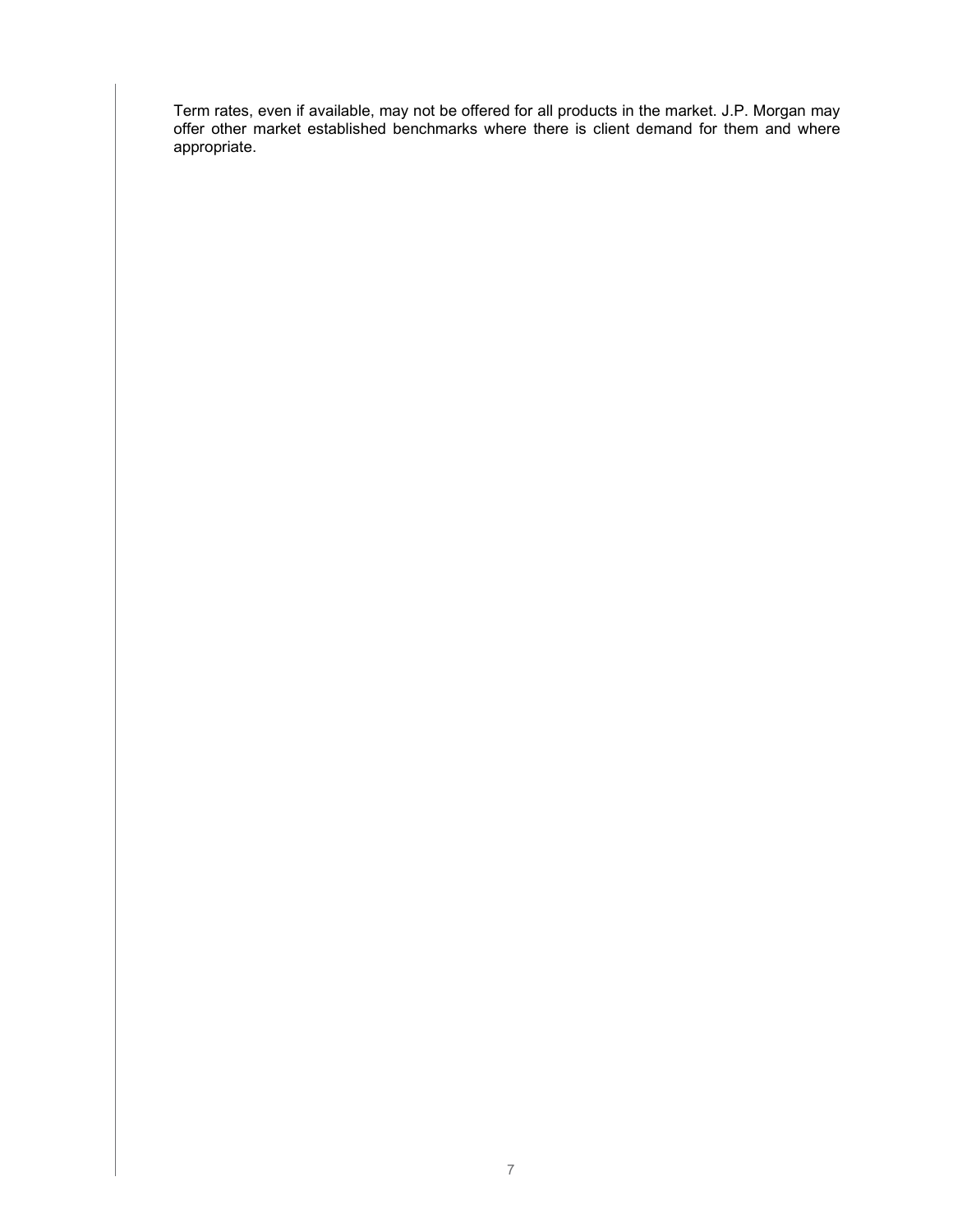#### <span id="page-10-0"></span>**13. I prefer to use a benchmark with a credit sensitive component. Are there any alternatives to a forward-looking Term Rate currently available and are these rates endorsed by National Working Groups?**

Bloomberg released the Bloomberg Short Term Bank Yield Index (BSBY) which represents a series of credit sensitive reference rates that incorporate systemic bank credit spreads and defines a forward term structure. AMERIBOR is a benchmark rate that reflects borrowing costs of small, medium, and regional banks across the US. Additionally, IHS Markit launched the Credit Inclusive Term Rate (CRITR) and USD Credit Inclusive Term Spread (CRITS) which are both a series of forward-looking dynamic term rates that measure the daily USD cost of funding in institutional markets.

While not part of the ARRC, a forum was created from September 2020 to January 2021 by the New York Federal Reserve Board to discuss the possibility of a Credit Sensitive Rate (CSR) that would adjust based on credit stress events. However, US regulators confirmed in a [letter](https://www.newyorkfed.org/medialibrary/Microsites/arrc/files/2020/20201022_CSG_Letter.pdf) that they would not adjudicate the selection of a reference rate for use in deals and recognized the need for markets to develop and use rates such as those that may have credit sensitive elements. The workshops focused on a Credit Sensitive supplement to SOFR. Details on the workshops can be found [here.](https://www.newyorkfed.org/newsevents/events/markets/2020/0225-2020)

Various global regulators have cautioned against the use of the CSR rates as replacements to LIBOR (e.g., [FCA](https://www.fca.org.uk/news/speeches/libor-6-months-to-go) and [SEC\)](https://www.sec.gov/news/public-statement/gensler-fsoc-libor-2021-06-11). The International Organization of Securities Commissions (IOSCO) published a Statement on Credit Sensitive Rates, reiterating the importance of focusing on the robust alternative financial benchmarks such as Risk-free Rates during LIBOR transition rather than the credit sensitive rates. IOSCO also highlighted that the alternative benchmarks needs to be compliant with the IOSCO Principles on Financial Benchmarks. Other credit sensitive rates may emerge over time. J.P. Morgan will continue to monitor developments.

National Working Groups have not endorsed any benchmark alternatives to LIBOR other than the alternative reference rates (i.e. SOFR, SONIA, SARON, €STR and TONA) and their respective term rates (where planned).

#### <span id="page-10-1"></span>**14. Should I use compounded in arrears for loans now that term rates are available?**

In the United Kingdom, the SRFRWG ["Use Cases of Benchmark Rates: Compounded in Arrears,](https://www.bankofengland.co.uk/-/media/boe/files/markets/benchmarks/rfr/use-cases-of-benchmark-rates-compounded-in-arrears-term-rate-and-further-alternatives.pdf)  [Term Rate and Further Alternatives"](https://www.bankofengland.co.uk/-/media/boe/files/markets/benchmarks/rfr/use-cases-of-benchmark-rates-compounded-in-arrears-term-rate-and-further-alternatives.pdf) publication considers that the usage of SONIA compounded in arrears is appropriate for approximately 90% of new loan deals by value and provides guidance where the usage of alternative approaches may be necessary. J.P. Morgan supports the use of term rates as outlined by the SRFRWG.

In the United States, the ARRC's fallback language for use in business loans, however, recommends Term SOFR as the first preferred option for borrowers and lenders, and Daily Simple SOFR as a second alternative, rather than compounded SOFR. J.P. Morgan supports the use of Term SOFR.

[https://www.newyorkfed.org/medialibrary/Microsites/arrc/files/2020/Updated-Final-](https://www.newyorkfed.org/medialibrary/Microsites/arrc/files/2020/Updated-Final-Recommended-Language-June-30-2020.pdf)[Recommended-Language-June-30-2020.pdf](https://www.newyorkfed.org/medialibrary/Microsites/arrc/files/2020/Updated-Final-Recommended-Language-June-30-2020.pdf)

[https://www.newyorkfed.org/medialibrary/Microsites/arrc/files/2020/Updated-Final-](https://www.newyorkfed.org/medialibrary/Microsites/arrc/files/2020/Updated-Final-Recommended-Bilateral-Business-Loans-Fallback-Language-August-27-2020.pdf)[Recommended-Bilateral-Business-Loans-Fallback-Language-August-27-2020.pdf](https://www.newyorkfed.org/medialibrary/Microsites/arrc/files/2020/Updated-Final-Recommended-Bilateral-Business-Loans-Fallback-Language-August-27-2020.pdf)

While the recommendations by the National Working Groups are clear, the market standard in the US lending market is Term SOFR. J.P. Morgan will be receptive to client demands and preferences towards methodologies that best cater to their needs. You should consider seeking independent advice in understanding which RFR and methodology is appropriate for you.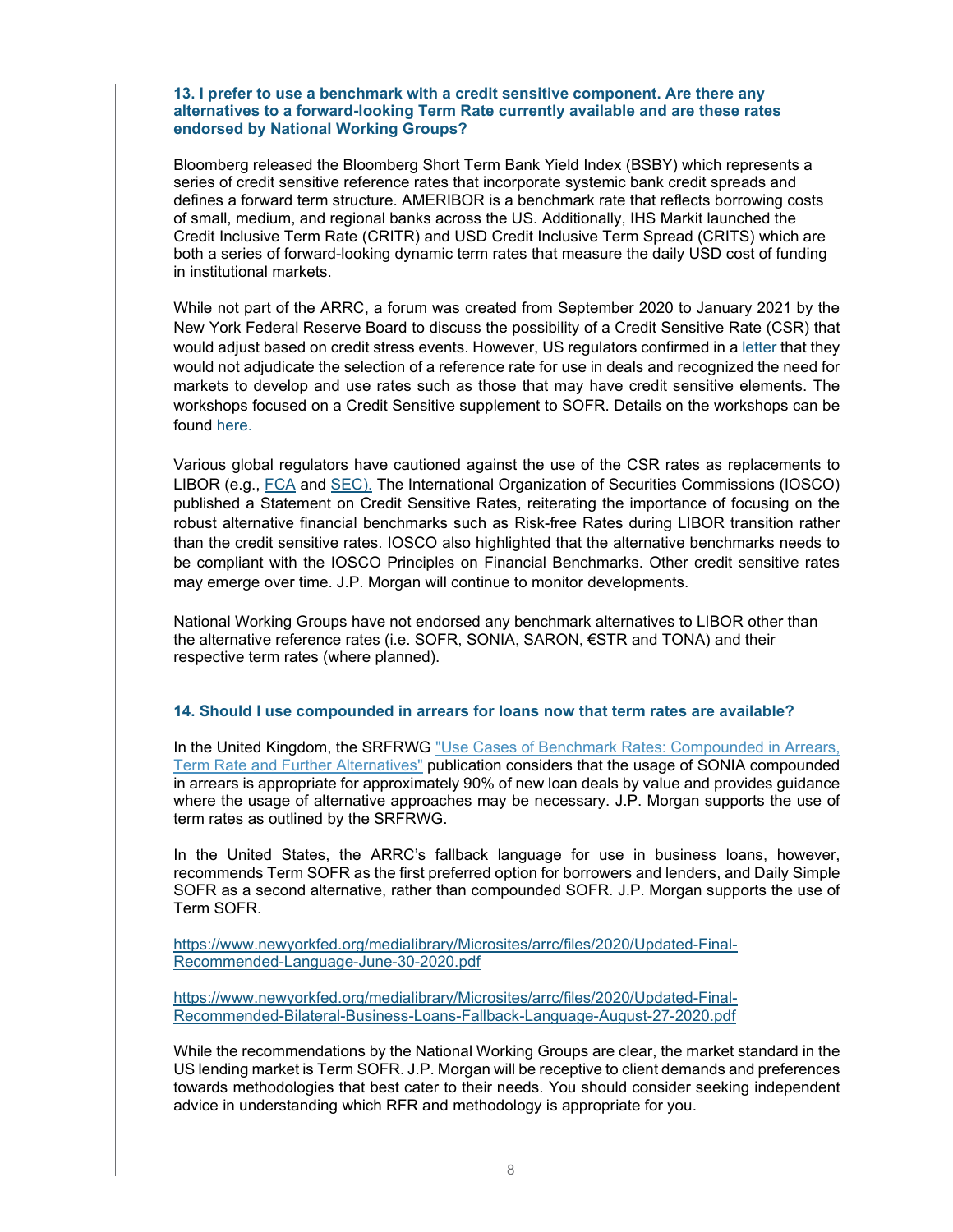# <span id="page-11-0"></span>**4. Contract Fallback Language**

### <span id="page-11-1"></span>**15. What does "fallback language" mean?**

Fallback language refers to document terms that are intended to provide for a smooth transition to an alternative reference rate in the event LIBOR ceases to exist. The cessation of LIBOR after the end of 2021 and June 30, 2023 for major USD LIBOR settings may impact the viability of the document should adequate fallback language not be included that facilitates the transition to a suitable alternative reference rate for interest payment calculations.

### <span id="page-11-2"></span>**16. What will happen if my contracts do not contain fallback language when LIBOR ceases?**

Market participants should review their contracts to identify whether adequate and robust fallback language has been implemented to address the cessation of LIBOR. In some instances, and these may differ on a case-by-case basis, the lack of adequate fallback language may result in the contract referencing the last published LIBOR rate on a continued basis (i.e. the reference rate will become fixed), or, in the case of US dollars, a prime based rate.

### <span id="page-11-3"></span>**17. Have any jurisdictions released recommended fallback language for cash products and/or derivatives?**

The Alternative Reference Rates Committee has published recommended fallback language for USD based contracts for the following:

- Floating Rate Notes;<br>○ Bilateral and Svndica
- **Bilateral and Syndicated Business Loans:**
- o Securitizations;
- o Student Loans;
- o Adjustable Rate Mortgages.

Fallback language has further been made available by other industry bodies, including the International Swaps and Derivatives Association (ISDA) (which include fallback language for IBOR-referencing derivatives as part of the amendments to the ISDA 2006 Definitions and a Protocol to facilitate the amendment of legacy derivatives transactions to include such fallbacks language) and the Loan Market Association (LMA) in EMEA.

#### <span id="page-11-4"></span>**18. Should I change the fallback language in my contracts to reference forward-looking term rates now that they are available prior to LIBOR cessation?**

J.P. Morgan does not provide legal, tax, financial or accounting advice and clients should consider any amendments and the appropriateness of the fallbacks incorporated therein together with their legal, tax, financial and accounting advisers, taking into consideration their own particular circumstances and the fallbacks that may be applicable in any related products. However, you should become familiar with the recommended fallback language across products because they differ based on the product and may create basis risk as a result. For example, ISDA derivatives fallbacks will not include a forward-looking term rate and will fallback to a compounded in arrears overnight rate plus an applicable credit spread adjustment. ARRC recommended fallback for cash products in USD has forward-looking term rates as the first step of the fallback waterfall.

#### <span id="page-11-5"></span>**19. What is the solution to address tough legacy contracts?**

#### **United Kingdom**

The UK government has passed legislation that enhances the Financial Conduct Authority's (FCA) powers under the Benchmark Regulation (BMR) providing the FCA the ability to change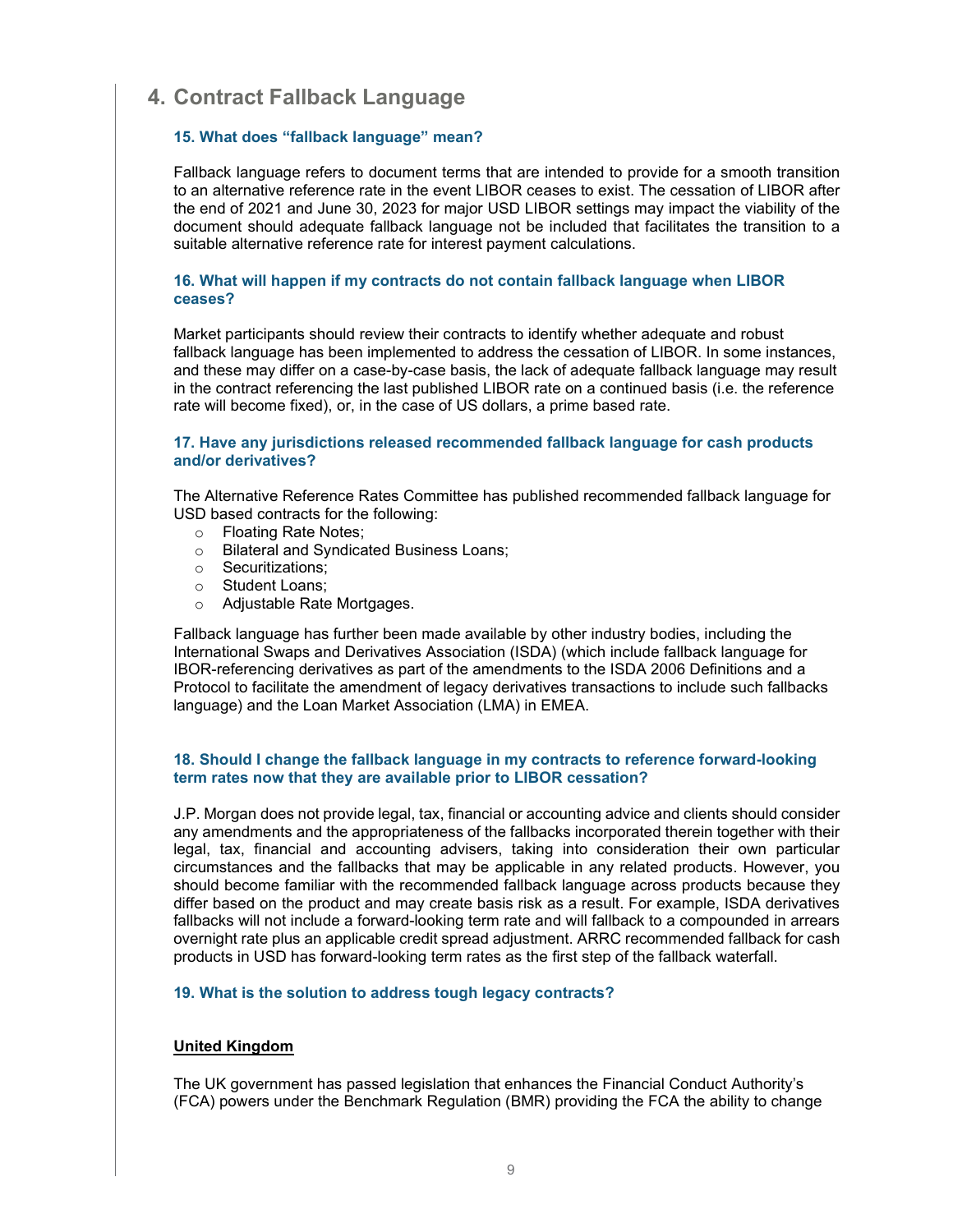the methodology of critical benchmarks like LIBOR for certain "tough legacy" contracts. This changed methodology would be a synthetic form of LIBOR, to be available for tough legacy contracts only. For GBP and JPY, Synthetic LIBOR will be the term RFR plus the spread adjustment. The FCA has [released](https://www.fca.org.uk/publications/consultation-papers/cp21-15-benchmarks-regulation-how-we-propose-use-our-powers-over-use-critical-benchmarks) [t](https://www.fca.org.uk/publications/consultation-papers/cp21-15-benchmarks-regulation-how-we-propose-use-our-powers-over-use-critical-benchmarks)heir approach for this consultation.

On September 29<sup>th</sup>, FCA [released](https://www.fca.org.uk/news/press-releases/further-arrangements-orderly-wind-down-libor-end-2021) a statement regarding the use of Synthetic LIBOR. FCA will require the benchmark administrator to publish 1, 3, and 6 month GPB and Japanese yen LIBOR settings under a 'synthetic' methodology in 2022 to be used in some legacy contracts. It is important to note that Synthetic LIBOR will not be used in new business.

On November 16<sup>th</sup>, the FCA [confirmed](https://www.fca.org.uk/news/press-releases/fca-confirms-rules-legacy-use-synthetic-libor-no-new-use-us-dollar-libor) that it will allow the temporary use of synthetic Sterling and Japanese yen LIBOR rates in all legacy LIBOR contracts, other than cleared derivatives, that have not been changed at or ahead of end-2021. The FCA furthermore confirmed that the use of US dollar LIBOR will not be allowed in most new contracts written after end-2021. These conditions will only apply to entities and contracts in scope of UK BMR.

The HM Treasury (HMT) has released the outcome of its [consultation](https://secureweb.jpmchase.net/readonly/https:/gbr01.safelinks.protection.outlook.com/?url=https%3A%2F%2Fwww.gov.uk%2Fgovernment%2Fconsultations%2Fsupporting-the-wind-down-of-critical-benchmarks&data=04%7C01%7Crosie.davies%40simmons-simmons.com%7C1337846124d3405eddf108d913c118b1%7C9c0035ef4799443f8b14c5d60303e8cd%7C0%7C1%7C637562542415099983%7CUnknown%7CTWFpbGZsb3d8eyJWIjoiMC4wLjAwMDAiLCJQIjoiV2luMzIiLCJBTiI6Ik1haWwiLCJXVCI6Mn0%3D%7C1000&sdata=2CtDq9WOXyh%2BKvExbga1tti2uEjQadheXjWggfnteRA%3D&reserved=0) which sought feedback on whether legal safe harbour could be a helpful supplement to the provisions inserted into the Benchmark Regulations (BMR) by the Financial Services Bills. The consultation results conclude that the UK government does intend to bring forward legislation to reduce the potential risk of contract uncertainty and disputes related to certain tough legacy contracts. For more information on the proposed amendments to the BMR, please visit the [FCA website.](https://www.fca.org.uk/markets/transition-libor/benchmarks-regulation-proposed-new-powers)

The [Critical Benchmarks \(References and Administrators'](https://bills.parliament.uk/bills/3045) Liability) Bill [HL] 2021-22 received Royal Assent on 15 December 2021.

# **Japan**

On November 19<sup>th</sup>, the Cross-Industry Committee on Japanese Yen Interest Rate Benchmarks ('BoJ WG') [published](https://www.boj.or.jp/en/paym/market/jpy_cmte/cmt211119a.pdf) its final report on the results of the public consultation on the treatment of tough legacy contracts in Japan. BoJ WG considers the following circumstances appropriate for using synthetic yen LIBOR:

- $\circ$  Where parties are unable to agree insertion of fallbacks or active conversion by end 2021 and;
- $\circ$  Lender / Issuer has endeavored to amend the contract via good faith discussions or consent mechanisms

These conditions apply to existing contracts for loans and bonds that reference JPY LIBOR under the governing Japanese law.

#### **Europe**

On October 22<sup>nd</sup>, the European Commission **[nominated](https://ec.europa.eu/commission/presscorner/detail/en/mex_21_5429)** the replacement rates for CHF LIBOR and EONIA to be SARON and €STR respectively (with spreads applied). The statutory replacement will be automatic as of January  $1<sup>st</sup>$ , 2022 and contracts can continue without the need for intervention from contract parties. However, parties can still choose to renegotiate contracts bilaterally. Where parties choose to do so, the statutory replacement does not apply.

# **USA**

On March 15th, 2022 – President Biden signed into law the [Consolidated Appropriations Act,](https://secureweb.jpmchase.net/readonly/https:/urldefense.proofpoint.com/v2/url?u=https-3A__lnks.gd_l_eyJhbGciOiJIUzI1NiJ9.eyJidWxsZXRpbl9saW5rX2lkIjoxMDAsInVyaSI6ImJwMjpjbGljayIsImJ1bGxldGluX2lkIjoiMjAyMjAzMTUuNTQ5NjEzNDEiLCJ1cmwiOiJodHRwczovL3J1bGVzLmhvdXNlLmdvdi9zaXRlcy9kZW1vY3JhdHMucnVsZXMuaG91c2UuZ292L2ZpbGVzL0JJTExTLTExN0hSMjQ3MVNBLVJDUC0xMTctMzUucGRmIn0.vHB98G3fyYZWG0UMoidKgTX8E4RzOKeQqFLAICRE3hc_s_726290004_br_128151672099-2Dl&d=DwMFAA&c=euGZstcaTDllvimEN8b7jXrwqOf-v5A_CdpgnVfiiMM&r=4z1WvQrVPIC0Oc6Vx6bTfQ&m=T7WYKc5zjtBX7EMXUDX9pBZr94eM43OjudT7qijvaTY&s=5EThC8U86qcDsHvgm_QKZrQu-u_J_o0pHulRwvJ0lTE&e=)  [2022,](https://secureweb.jpmchase.net/readonly/https:/urldefense.proofpoint.com/v2/url?u=https-3A__lnks.gd_l_eyJhbGciOiJIUzI1NiJ9.eyJidWxsZXRpbl9saW5rX2lkIjoxMDAsInVyaSI6ImJwMjpjbGljayIsImJ1bGxldGluX2lkIjoiMjAyMjAzMTUuNTQ5NjEzNDEiLCJ1cmwiOiJodHRwczovL3J1bGVzLmhvdXNlLmdvdi9zaXRlcy9kZW1vY3JhdHMucnVsZXMuaG91c2UuZ292L2ZpbGVzL0JJTExTLTExN0hSMjQ3MVNBLVJDUC0xMTctMzUucGRmIn0.vHB98G3fyYZWG0UMoidKgTX8E4RzOKeQqFLAICRE3hc_s_726290004_br_128151672099-2Dl&d=DwMFAA&c=euGZstcaTDllvimEN8b7jXrwqOf-v5A_CdpgnVfiiMM&r=4z1WvQrVPIC0Oc6Vx6bTfQ&m=T7WYKc5zjtBX7EMXUDX9pBZr94eM43OjudT7qijvaTY&s=5EThC8U86qcDsHvgm_QKZrQu-u_J_o0pHulRwvJ0lTE&e=) which includes federal legislation that provides a solution for legacy financial contracts tied to LIBOR.

• The legislation provides clarity, prevents disruption, and creates safe harbors for the transition from USD LIBOR to SOFR for tough legacy contracts at USD LIBOR cessation on 30 June 2023.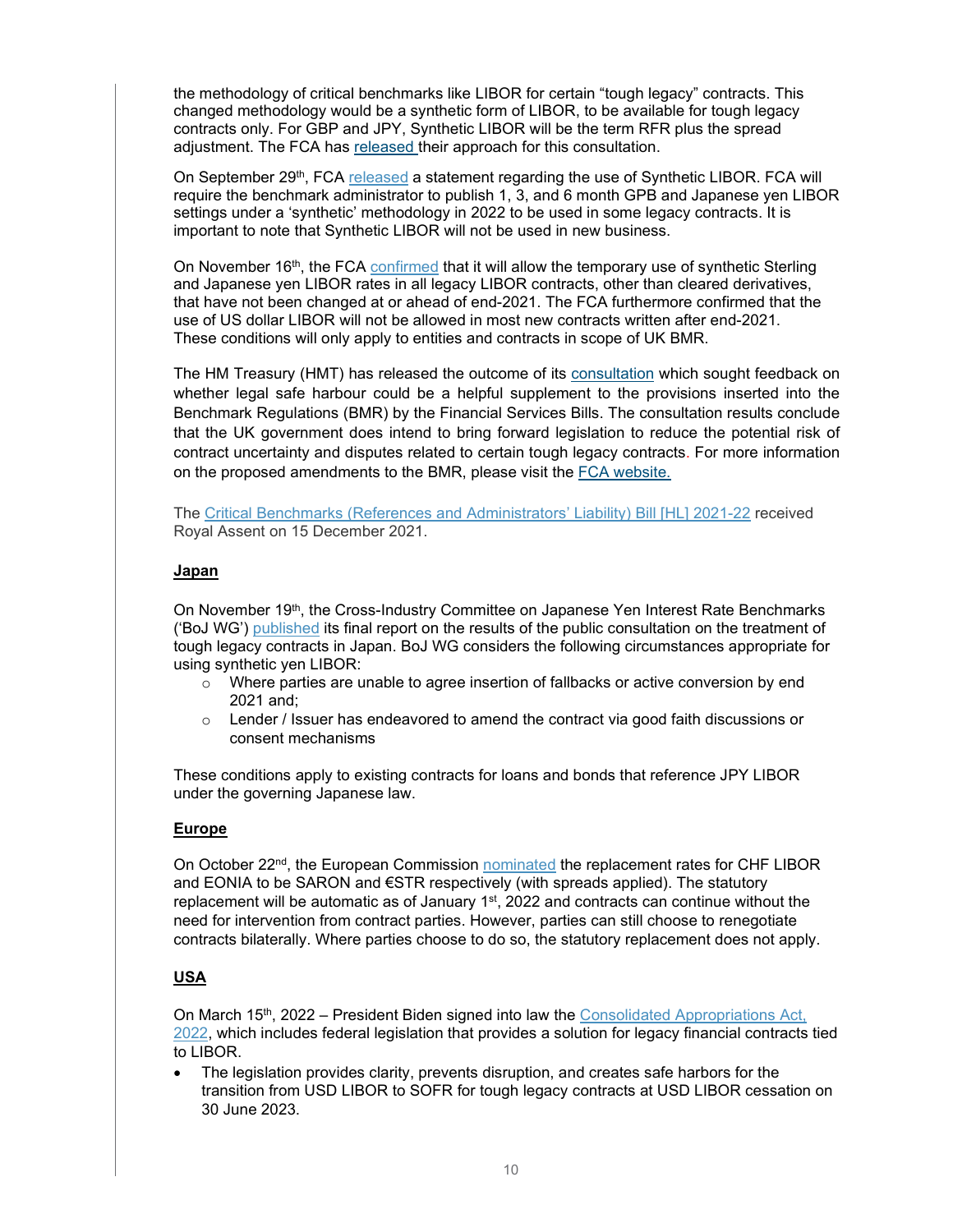- Tough Legacy: Existing LIBOR referencing contracts that are unable, before 30 June 2023, to either convert to a non-LIBOR rate or be amended to add fallbacks.
	- $\circ$  Application of the legislation does not depend upon what type of contract it is (e.g., a security, loan, mortgage, swap, etc.), but rather depends upon whether and how provisions in the contract deal with the replacement of LIBOR (known as "fallback provisions").

# **What contracts are in scope?**

- The federal legislation scope covers contracts that are governed by U.S. law only. The following contracts are considered in scope of the legislation:
	- o Contracts that lack any fallback provisions (that is, "silent" contracts)
	- $\circ$  Contracts whose fallback provisions lead to a replacement rate that is itself based on LIBOR (including "Last LIBOR" fallbacks)
	- o Contracts that require polling for interbank rates
	- o Optional safe harbor for contracts that permit or require the selection of a replacement rate by a nominated party

# **What contracts are out of scope?**

- The legislation does not affect contracts whose fallback provisions:
	- $\circ$  Result in the use of a specified, non-LIBOR-based replacement rate (such as the Prime Rate, the Federal Funds rate or Base Rate).
	- $\circ$  Incorporate versions of the ARRC-recommended fallback language that result in the use of a specified replacement rate.
- Any contract that would be within the legislation's scope can be taken out of scope by mutual agreement of the parties to the contract

#### **What are the benchmark replacement rates?**

• The legislation requires Federal Reserve Board to issue regulations specifying SOFR based benchmark replacement rates no later than 180 days after the legislation becomes effective.

#### **When will fallback provisions come into effect?**

• The LIBOR Replacement date is the first London banking day following 30 June 2023. The benchmark replacement rates will be used for each reset date occurring under the contract on and after the LIBOR Replacement Date.

#### <span id="page-13-0"></span>**20. What was the treatment for outstanding contracts referencing EONIA or CHF LIBOR?**

On October 22nd, 2021 – European Commission designated replacement rates for EONIA and CHF LIBOR **[https://ec.europa.eu/commission/presscorner/detail/en/mex\\_21\\_5429](https://ec.europa.eu/commission/presscorner/detail/en/mex_21_5429)**

- o As of 1 January 2022, all references to CHF LIBOR and EONIA in contracts and financial instruments will automatically be replaced with references to new risk-free rates. For CHF LIBOR, the nominated replacement rate is the new Swiss Franc risk-free rate SARON. EONIA references will be replaced by references to the euro risk-free rate €STR. In both cases, an adjustment spread is applied so that undue value transfer is limited.
- $\circ$  The statutory replacement will be automatic as of 1 January 2022 and contracts can continue without the need for intervention from contract parties. However, parties can still choose to renegotiate contracts bilaterally. Where parties choose to do so, the statutory replacement does not apply.
- o For the currency specific announcements: CHF LIBOR see [here](https://eur-lex.europa.eu/legal-content/EN/TXT/?uri=uriserv:OJ.L_.2021.374.01.0001.01.ENG&toc=OJ:L:2021:374:TOC) and for EONIA see [here.](https://eur-lex.europa.eu/legal-content/EN/TXT/?uri=uriserv:OJ.L_.2021.374.01.0006.01.ENG&toc=OJ:L:2021:374:TOC)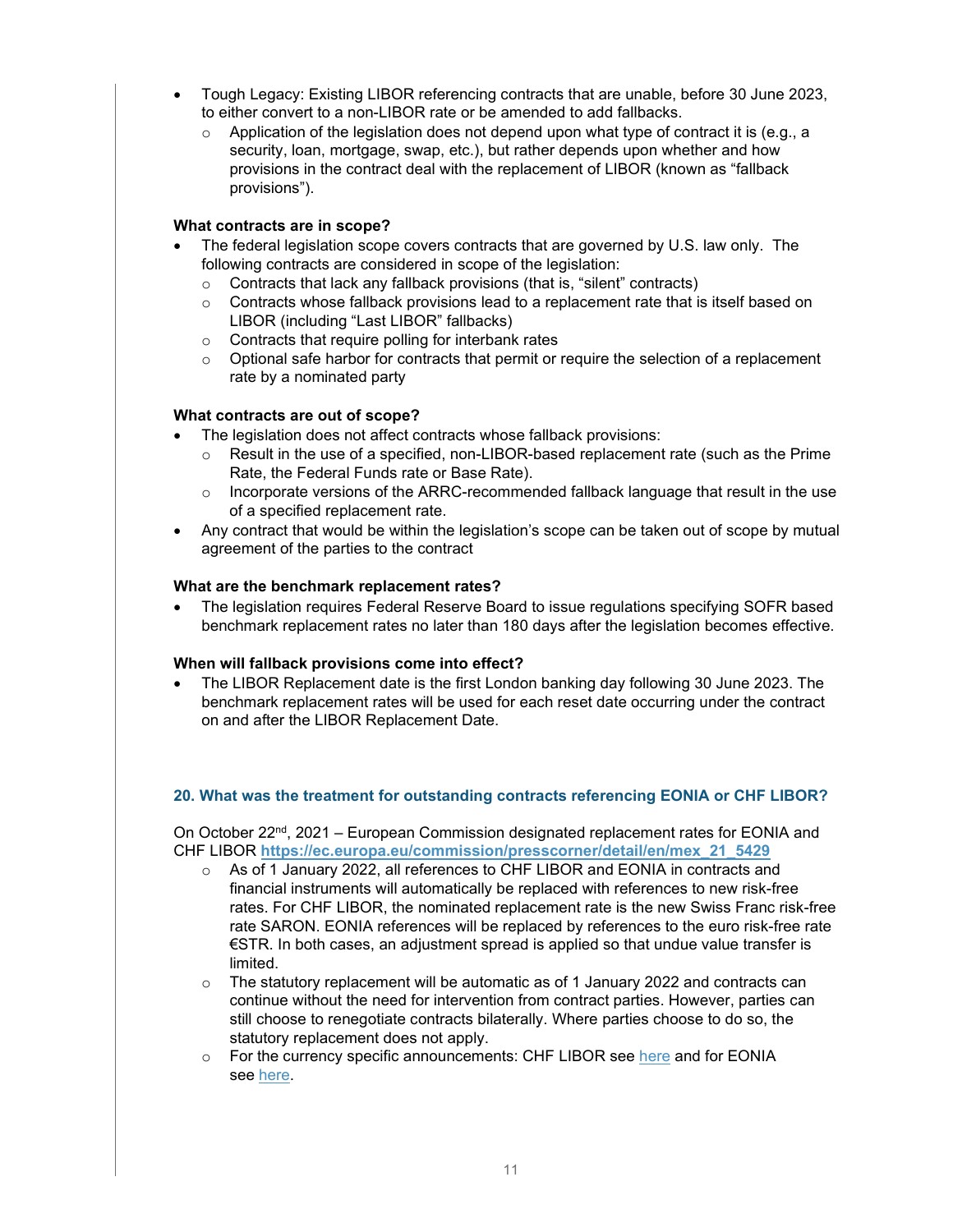#### <span id="page-14-1"></span><span id="page-14-0"></span>**21. When did the ISDA Protocol launch and take effect?**

The ISDA 2020 [IBOR Fallbacks Protocol](https://www.isda.org/protocol/isda-2020-ibor-fallbacks-protocol/) released on October 23rd, 2020 and became effective on January 25<sup>th</sup>, 2021.

### <span id="page-14-2"></span>**22. What is the difference between pre-cessation and permanent cessation?**

Permanent and pre-cessation triggers vary by means of how the cessation of LIBOR is announced.

- $\circ$  Permanent cessation triggers are activated when a public statement or publication made by an official party announces that LIBOR has or will cease permanently or indefinitely.
- Pre-cessation triggers are activated upon the announcement made by the UK FCA on which LIBOR is deemed 'non-representative'.

Both permanent and pre-cessation triggers may activate notifications and/or fallback language, depending on how the fallback language is drafted in the document.

# <span id="page-14-3"></span>**23. What does "trigger" or "switch mechanism" mean in relation to moving to a new RFR?**

Fallback language refers to contractual provisions that identify the replacement rates (including any spread adjustment) that would apply if a particular trigger event occurs. For LIBOR, fallback language could be 'triggered' upon its cessation by a declaration of its non-representativeness, or by the occurrence of an "Early Opt-In" trigger depending on how the fallback language is drafted. This type of provision is generally found in US law governed loan agreements.

A "switch mechanism" refers to clear contractual arrangements which are incorporated in LIBORreferencing products to actively facilitate conversion away from LIBOR by a fixed date ahead of end-2021, which would fall into the category of "pre-agreed conversion terms" as referenced in the recommendations by the SRFRWG's April 2020 statement. This type of provision is usually found in UK law governed agreements.

#### <span id="page-14-4"></span>**24. Will any other terms in the loan document change as a result of LIBOR transition?**

Other than fallback provisions, loan documents may also contain other operational, technical or administrative provisions that may be impacted by the transition from LIBOR to an alternative RFR.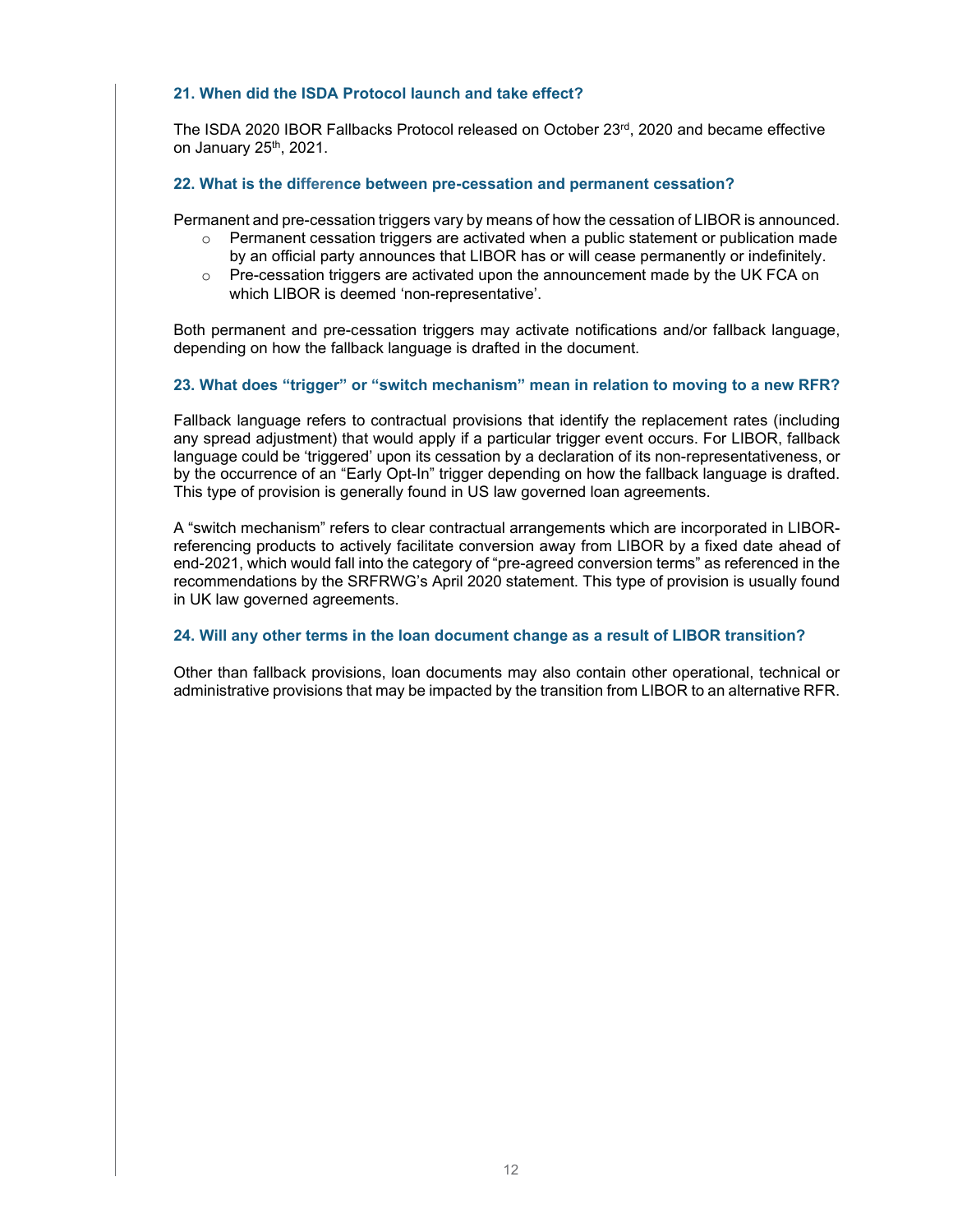# <span id="page-15-0"></span>**5. Credit Spread Adjustment**

# <span id="page-15-1"></span>**25. What is the credit spread adjustment and why is it needed?**

LIBOR and RFRs are calculated using separate methodologies and therefore there may be differences between the published rates of the two benchmarks. In order to accommodate the differences observed and minimize value transfer to the extent possible, industry working groups recommend the usage of a credit spread adjustment.

The established market approach for the credit spread adjustment is based on the historical median with 5-year lookback period that calculates the difference between LIBOR and the alternative reference rate over five years' worth of daily data points.

The results for consultations raised on this topic by ISDA, Sterling RFR WG, and the ARRC can be found below:

#### ISDA:

[https://www.isda.org/2019/11/15/isda-publishes-results-of-consultation-on-final-parameters-for](https://www.isda.org/2019/11/15/isda-publishes-results-of-consultation-on-final-parameters-for-benchmark-fallback-adjustments/)[benchmark-fallback-adjustments/](https://www.isda.org/2019/11/15/isda-publishes-results-of-consultation-on-final-parameters-for-benchmark-fallback-adjustments/)

#### Sterling RFR WG:

[https://www.bankofengland.co.uk/-/media/boe/files/markets/benchmarks/summary-of-responses](https://www.bankofengland.co.uk/-/media/boe/files/markets/benchmarks/summary-of-responses-on-consultation-credit-adjustment.pdf)[on-consultation-credit-adjustment.pdf](https://www.bankofengland.co.uk/-/media/boe/files/markets/benchmarks/summary-of-responses-on-consultation-credit-adjustment.pdf)

#### ARRC:

[https://www.newyorkfed.org/medialibrary/Microsites/arrc/files/2020/ARRC\\_Recommendation\\_Sp](https://www.newyorkfed.org/medialibrary/Microsites/arrc/files/2020/ARRC_Recommendation_Spread_Adjustments_Cash_Products_Press_Release.pdf) read Adjustments Cash Products Press Release.pdf

#### <span id="page-15-2"></span>**26. When will the credit spread adjustment be calculated and become active?**

The spread adjustment calculation as recommended by ISDA, the SRFRWG for cash products and the ARRC for cash products is based on a historical median with 5-year lookback approach and was calculated from March 5, which is the date the FCA formally [announced](https://www.fca.org.uk/publication/documents/future-cessation-loss-representativeness-libor-benchmarks.pdf) the cessation of certain LIBOR settings. This statement locked in the credit adjustment spread which has been posted by Bloomberg and available [here.](https://assets.bbhub.io/professional/sites/10/IBOR-Fallbacks-LIBOR-Cessation_Announcement_20210305.pdf) These spread adjustments will be applied to derivative products if they reference the ISDA master agreements that reference the revised 2006 ISDA definitions. These spreads will be fixed for the duration of the product they are applied to.

The ARRC has stated its recommended spread adjustments for fallback language in nonconsumer cash products will be the same as the spread adjustments applicable to fallbacks in ISDA's documentation for USD LIBOR.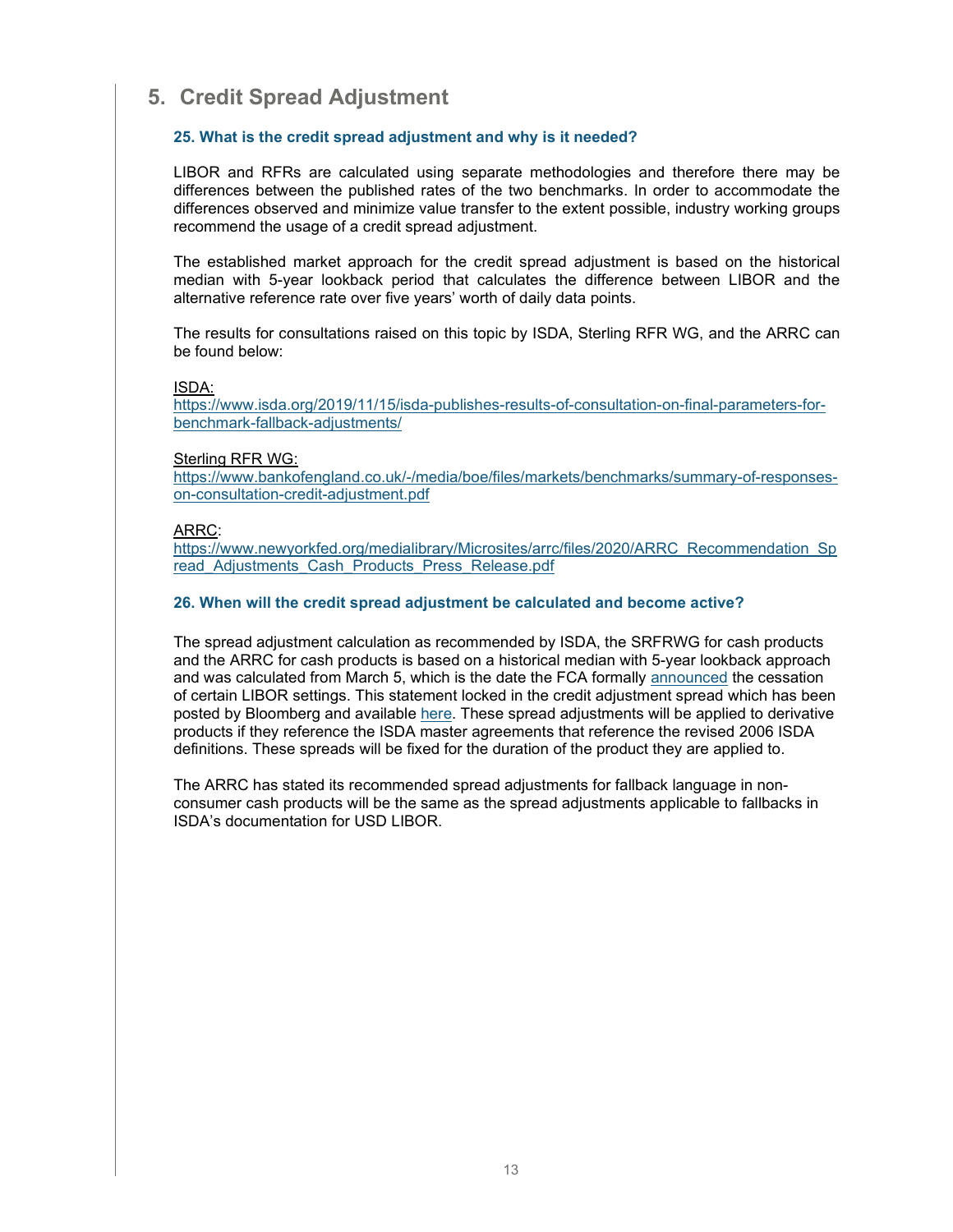# <span id="page-16-0"></span>**6. Market Liquidity and Portfolio Remediation**

# <span id="page-16-1"></span>**27. Is liquidity in SOFR at tradeable levels for me to transition away from USD LIBOR?**

Through the second half of 2021 and into 2022, SOFR liquidity improved as a result of the CFTC MRAC "SOFR First" initiatives mentioned in Question 3 above. Please contact your J.P. Morgan representative to discuss options that may be available to you.

#### <span id="page-16-2"></span>**28. Can the Firm support us to reduce our existing LIBOR exposure maturing after 30 June, 2023?**

J.P. Morgan can provide or recommend various solutions to transition your IBOR portfolios. As preferred methods will differ between clients, please contact your J.P. Morgan representative to discuss options that may be available to you.

#### <span id="page-16-3"></span>**29. I have a loan hedged with a derivative: (a) Will the LIBOR transition affect my hedge accounting treatment? (b) Will my derivatives hedges still function as intended upon the cessation of LIBOR?**

J.P. Morgan does not provide legal, tax, financial or accounting advice and clients should consider any loan amendments and the appropriateness of the fallbacks incorporated therein together with their legal, tax, financial and accounting advisers, taking into consideration their own particular circumstances and the fallbacks that may be applicable in any related products.

The Financial Accounting Standards Board (FASB) issued guidance around optional expedients and exceptions for applying generally accepted accounting principles to contract modifications and hedging relationships, subject to meeting certain criteria, that reference LIBOR or another reference rate expected to be discontinued. [https://www.fasb.org/jsp/FASB/Document\\_C/DocumentPage?cid=1176174318625&acce](https://www.fasb.org/jsp/FASB/Document_C/DocumentPage?cid=1176174318625&acceptedDisclaimer=true) [ptedDisclaimer=true](https://www.fasb.org/jsp/FASB/Document_C/DocumentPage?cid=1176174318625&acceptedDisclaimer=true)

The International Accounting Standards Board (IASB) issued guidance in August 2020. <https://www.ifrs.org/news-and-events/2020/08/iasb-completes-response-to-ibor-reform/>

J.P. Morgan encourages you to seek independent advice in understanding how LIBOR reform could affect the accounting treatment of any derivatives and cash products.

 $\circ$  The cessation of LIBOR may have an impact on the hedging structure of your portfolios and could result in a mismatch between the rate referenced in one instrument such as a bond or loan and that referenced in another instrument such as a derivative, including where the derivative is intended to operate as a hedge. J.P. Morgan notes that there are distinct differences observed between the ARRC's recommended fallback language for syndicated and bilateral loans, the variations on compounded in arrears methodology documented in loans to date in the London market and ISDA's Protocol fallback language as per below:

### **Waterfall structure**:

| ARRC's recommended fallback language<br>for syndicated and bilateral loans in USD                                                    | ISDA Protocol fallback language<br>for<br>derivatives |
|--------------------------------------------------------------------------------------------------------------------------------------|-------------------------------------------------------|
| 1. Term SOFR + Adjustment<br>2. Daily Simple SOFR + Adjustment<br>3. Borrower and Administrative Agent<br>Selected Rate + Adjustment | RFR compounded in arrears +<br>Adjustment             |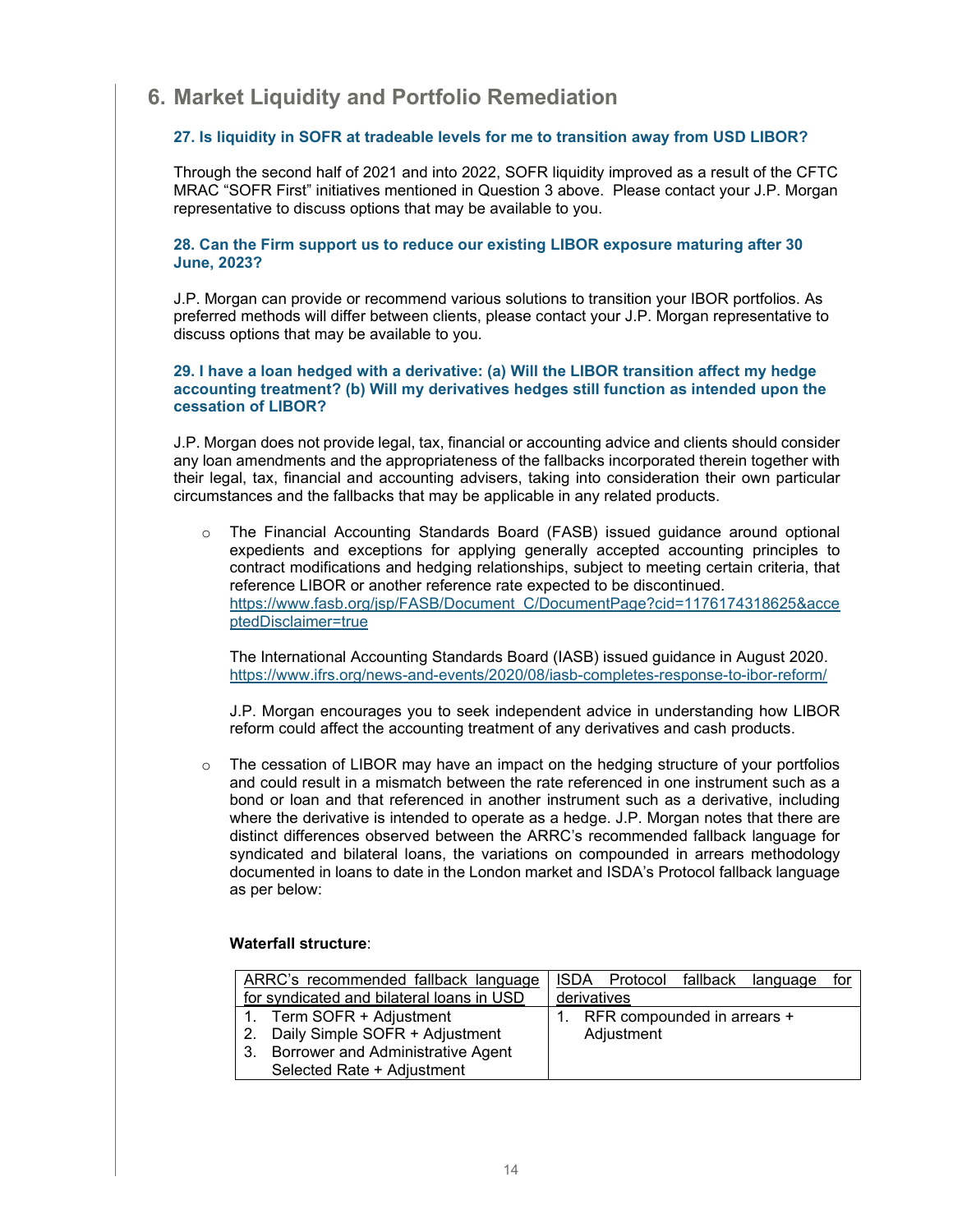The methodology between calculating term SOFR and SOFR compounded in arrears differs which subsequently may cause a difference in the rate calculated for loans and derivatives products.

J.P. Morgan encourages you to seek independent advice on the possible implications of LIBOR transition on your hedging structures.

# <span id="page-17-0"></span>**30. Why does my loan document need changing and what options exist if I don't want to change my loan documents?**

If your loan document has been identified as having fallback language that may not allow for a smooth transition of the interest rate on your loan onto a Risk Free Rate should LIBOR cease, it may be preferable or necessary to amend the language of the loan document to facilitate such a transition in the event LIBOR ceases.

J.P. Morgan encourages that borrowers review their loan documents to identify how they would address the anticipated cessation of LIBOR. Some documents may reference the last published LIBOR rate on a continued basis (i.e. the interest rate will become fixed) while others may reference a prime based rate or the "cost of funds" of each lender in the loan facility. In order to promote a consistent approach to address a cessation of LIBOR, J.P. Morgan encourages the use of recommended fallback language and approaches developed by the various National Working Groups (e.g. ARRC and SRFRWG) to ensure impacted documents are smoothly transitioned to an endorsed alternative reference rate.

# <span id="page-17-1"></span>**31. I have loans with non-LIBOR benchmark rates. What are the transition timelines for these?**

For multi-currency loan documents that reference a LIBOR rate and one or more non-LIBOR benchmark rates where the relevant regulatory bodies and/or central banks of these currencies have indicated that the non-LIBOR benchmark will cease, J.P. Morgan will work with its clients to try to ensure a smooth transition in line with published cessation timelines.

For loan documents that have non-LIBOR benchmark rates, clients should refer to the relevant regulatory body and central bank websites to stay up to date with ongoing developments and timelines surrounding planned cessation. As and when the non-LIBOR benchmark rate cessation timelines are published, J.P. Morgan will engage with clients whose underlying loan documentation needs amending to discuss and agree moving onto a new benchmark rate.

#### <span id="page-17-2"></span>**32. How will Global Trade products be impacted by LIBOR Reform?**

Global Trade offers a number of lending products that are impacted by LIBOR reform. For certain products (including, for example, supply chain finance), forward looking term rates are now available to the market. Existing impacted legal agreements have been reviewed and J.P. Morgan reached out to affected clients to engage in a remediation exercises where appropriate. We will be assessing additional currency transitions going forward as regulatory bodies designate timelines and alternate reference rates.

#### <span id="page-17-3"></span>**33. How will Export Agency Finance (EAF) be impacted by LIBOR Reform?**

Export Agency Finance (EAF) and other structured finance lending products are being addressed on a deal-specific basis following local market methodologies and may incorporate forward-looking term rates or overnight interest rate accrual conventions such as "Simple in Arrears" or "Compounded in Arrears" in 2021.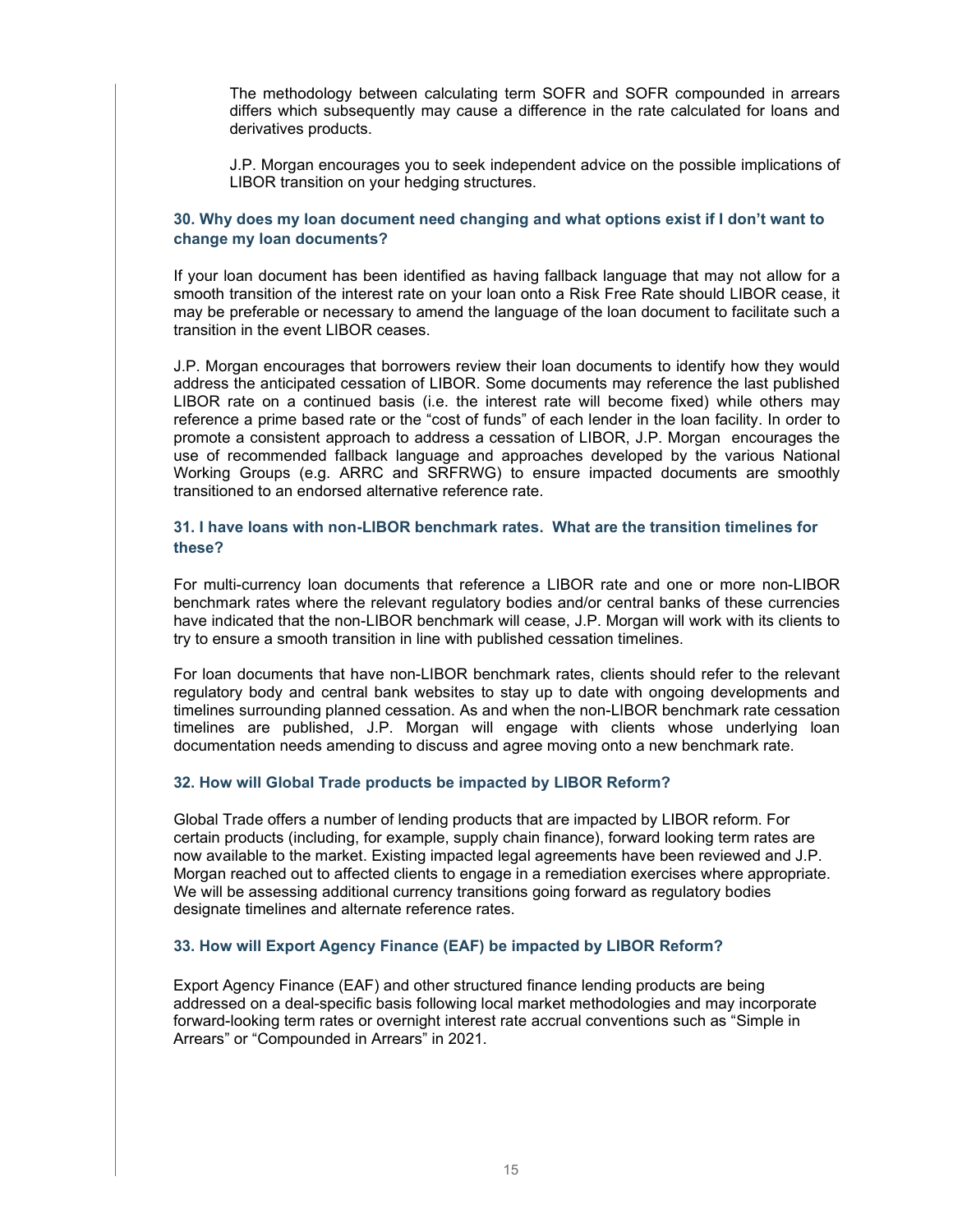# <span id="page-18-0"></span>**7. USD CMS Structured Products**

#### <span id="page-18-1"></span>**34. Is it correct that ICE has not yet discontinued the publication of the USD LIBOR Swap rates but have created new USD SOFR based ICE Swap rates in addition?**

Yes – ICE is continuing to publish the USD LIBOR Swap rates in addition to also publishing the USD SOFR based Swap rates.

- o From Nov 8<sup>th</sup>, 2021, U.S. dollar SOFR ICE Swap Rate is being published by the IBA and settings are available for the same tenors and published at the same time as the current U.S. dollar LIBOR '1100' ICE Swap Rate benchmark.
- Following a consultation, ISDA has published a template amendment agreement designed to assist market participants with the implementation of the fallbacks for USD LIBOR ICE Swap Rate (as originally suggested in the paper published by the ARRC). Essentially, the template amendment agreement incorporates into legacy OTC transactions the solution adopted under Supplement 88. Accordingly, the new fallback provisions are triggered upon the ICE Swap Rate benchmarks becoming unavailable once LIBOR in the relevant currency and tenor had permanently ceased or become unrepresentative.
- $\circ$  The new fallback rate is effectively the relevant USD SOFR ICE Swap Rate as adjusted to account for the inherent differences between it and the corresponding USD LIBOR ICE Swap Rate.
- $\circ$  IBA is expected to run a consultation with respect to the date for the cessation of the USD LIBOR ICE Swap Rates later this year.

#### <span id="page-18-2"></span>**35. What are the fallbacks to USD LIBOR ICE Swap rates under the ISDA provision (Supplement 88)?**

- **Temporary Non-publication** The rate will be determined as if the parties had specified "USD-CMS-Reference Banks" as the applicable Floating Rate Option (i.e. it will effectively be a dealer poll), provided that if "USD-CMS-Reference Banks" fails to produce a rate for the applicable Reset Date, then the rate for that Reset Date will be determined by the Calculation Agent.
- **Permanent cessation** The new fallbacks will be triggered by actual cessation of the applicable USD LIBOR rate. Post cessation/discontinuation of USD LIBOR, trades will fall back on the Published USD ISR Fallback Rate (if any) and failing that the fallback rate will be calculated by the Calculation Agent in line with the fallback rate methodology (as set out in Supplement 88, see attached and below)

"Calculated USD ISR Fallback Rate" means the rate calculated as follows, and the resulting percentage will be rounded, if necessary, in accordance with the method set forth in Section  $8.1(a)$ :

$$
y^L = \frac{365.25}{360} \Bigg[ 2 \times \left( \sqrt{1 + y^{OIS}} - 1 \right) + \left( s^{3M} \times \frac{1}{2} \times \left( \sqrt[4]{1 + y^{OIS}} + \right) \right) \Bigg]
$$

where:

"y<sup>L</sup>" is the Calculated USD ISR Fallback Rate with a maturity of the Designated Maturity;

 $1)$ 

"y<sup>015</sup>" is the USD SOFR ICE Swap Rate in respect of the Reset Date with a maturity of the Designated Maturity; and

" $s^{3M}$ " is 0.26161%;